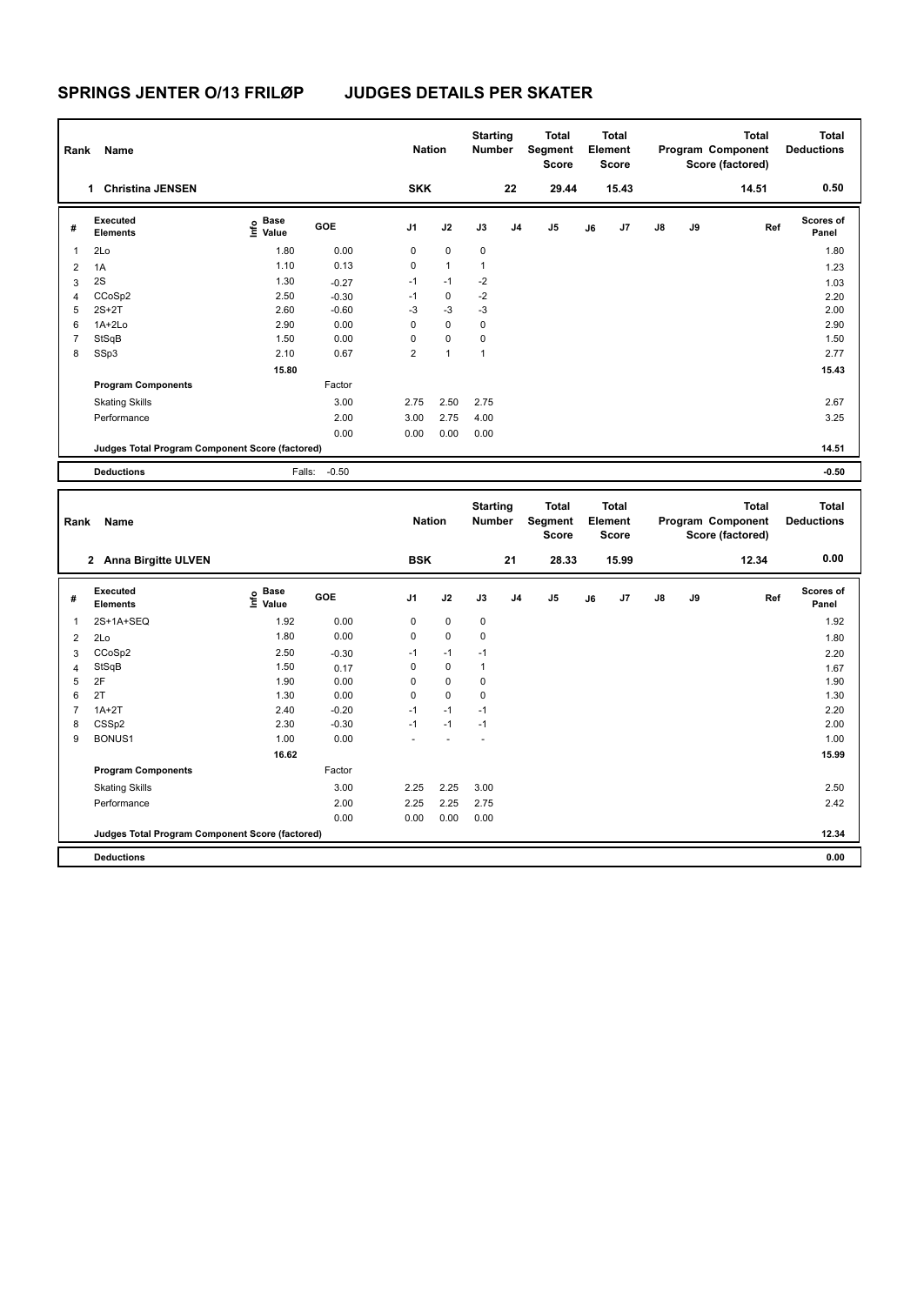| Rank           | Name                                             |                                  |         | <b>Nation</b> |              | <b>Starting</b><br><b>Number</b> |                | <b>Total</b><br><b>Segment</b><br><b>Score</b> |    | <b>Total</b><br>Element<br><b>Score</b> |               |    | <b>Total</b><br>Program Component<br>Score (factored) | <b>Total</b><br><b>Deductions</b> |
|----------------|--------------------------------------------------|----------------------------------|---------|---------------|--------------|----------------------------------|----------------|------------------------------------------------|----|-----------------------------------------|---------------|----|-------------------------------------------------------|-----------------------------------|
|                | Linnea Marie JØRGENSEN<br>3                      |                                  |         | <b>SSK</b>    |              |                                  | 9              | 27.42                                          |    | 15.09                                   |               |    | 12.33                                                 | 0.00                              |
| #              | Executed<br><b>Elements</b>                      | <b>Base</b><br>e Base<br>⊆ Value | GOE     | J1            | J2           | J3                               | J <sub>4</sub> | J <sub>5</sub>                                 | J6 | J7                                      | $\mathsf{J}8$ | J9 | Ref                                                   | Scores of<br>Panel                |
| 1              | $2S+1T$                                          | 1.70                             | $-0.07$ | 0             | 0            | $-1$                             |                |                                                |    |                                         |               |    |                                                       | 1.63                              |
| 2              | 2Lo                                              | 1.80                             | 0.00    | 0             | $\mathbf 0$  | $\mathbf 0$                      |                |                                                |    |                                         |               |    |                                                       | 1.80                              |
| 3              | SSp2                                             | 1.60                             | 0.50    | 1             | $\mathbf{1}$ | 1                                |                |                                                |    |                                         |               |    |                                                       | 2.10                              |
| 4              | $1A+1T$                                          | 1.50                             | $-0.07$ | 0             | 0            | $-1$                             |                |                                                |    |                                         |               |    |                                                       | 1.43                              |
| 5              | 2Lo                                              | 1.80                             | 0.00    | $\Omega$      | $\Omega$     | 0                                |                |                                                |    |                                         |               |    |                                                       | 1.80                              |
| 6              | CCoSp2                                           | 2.50                             | 0.33    | 1             | $\mathbf{1}$ | 0                                |                |                                                |    |                                         |               |    |                                                       | 2.83                              |
| $\overline{7}$ | StSqB                                            | 1.50                             | $-0.30$ | $-1$          | $-1$         | $-1$                             |                |                                                |    |                                         |               |    |                                                       | 1.20                              |
| 8              | 2T                                               | 1.30                             | 0.00    | 0             | $\mathbf 0$  | 0                                |                |                                                |    |                                         |               |    |                                                       | 1.30                              |
| 9              | Bonus1                                           | 1.00                             | 0.00    |               |              |                                  |                |                                                |    |                                         |               |    |                                                       | 1.00                              |
|                |                                                  | 14.70                            |         |               |              |                                  |                |                                                |    |                                         |               |    |                                                       | 15.09                             |
|                | <b>Program Components</b>                        |                                  | Factor  |               |              |                                  |                |                                                |    |                                         |               |    |                                                       |                                   |
|                | <b>Skating Skills</b>                            |                                  | 3.00    | 2.50          | 2.50         | 2.00                             |                |                                                |    |                                         |               |    |                                                       | 2.33                              |
|                | Performance                                      |                                  | 2.00    | 2.50          | 2.75         | 2.75                             |                |                                                |    |                                         |               |    |                                                       | 2.67                              |
|                |                                                  |                                  | 0.00    | 0.00          | 0.00         | 0.00                             |                |                                                |    |                                         |               |    |                                                       |                                   |
|                | Judges Total Program Component Score (factored)  |                                  |         |               |              |                                  |                |                                                |    |                                         |               |    |                                                       | 12.33                             |
|                | <b>Deductions</b>                                |                                  |         |               |              |                                  |                |                                                |    |                                         |               |    |                                                       | 0.00                              |
|                |                                                  |                                  |         |               |              |                                  |                |                                                |    |                                         |               |    |                                                       |                                   |
| Rank           | Name                                             |                                  |         | <b>Nation</b> |              | <b>Starting</b><br><b>Number</b> |                | <b>Total</b><br><b>Segment</b><br><b>Score</b> |    | <b>Total</b><br>Element<br><b>Score</b> |               |    | <b>Total</b><br>Program Component<br>Score (factored) | <b>Total</b><br><b>Deductions</b> |
|                | 4 Mira Charlotte Cetiner JENNYSDOTTIR VRANGSAGEN |                                  |         | <b>KKK</b>    |              |                                  | 14             | 26.27                                          |    | 13.67                                   |               |    | 13.10                                                 | 0.50                              |
|                |                                                  |                                  |         |               |              |                                  |                |                                                |    |                                         |               |    |                                                       |                                   |

| # | Executed<br><b>Elements</b>                     | e Base<br>⊆ Value | <b>GOE</b> | J <sub>1</sub> | J2          | J3   | J <sub>4</sub> | J5 | J6 | J7 | J8 | J9 | Ref | <b>Scores of</b><br>Panel |
|---|-------------------------------------------------|-------------------|------------|----------------|-------------|------|----------------|----|----|----|----|----|-----|---------------------------|
| 1 | CCoSp2V                                         | 2.00              | 0.17       | 0              | $\mathbf 0$ | 1    |                |    |    |    |    |    |     | 2.17                      |
| 2 | 1A                                              | 1.10              | 0.20       | 1              | 1           | 1    |                |    |    |    |    |    |     | 1.30                      |
| 3 | $2S+2T$                                         | 2.60              | $-0.20$    | $-1$           | $-1$        | $-1$ |                |    |    |    |    |    |     | 2.40                      |
| 4 | StSqB                                           | 1.50              | 0.00       | 0              | $\mathbf 0$ | 0    |                |    |    |    |    |    |     | 1.50                      |
| 5 | 2Lo                                             | 1.80              | $-0.90$    | $-3$           | $-3$        | $-3$ |                |    |    |    |    |    |     | 0.90                      |
| 6 | $1A+2T$                                         | 2.40              | $-0.07$    | 0              | $\mathbf 0$ | $-1$ |                |    |    |    |    |    |     | 2.33                      |
| 7 | 2S                                              | 1.30              | 0.00       | 0              | $\mathbf 0$ | 0    |                |    |    |    |    |    |     | 1.30                      |
| 8 | SSp2                                            | 1.60              | 0.17       | 0              | $\mathbf 0$ | 1    |                |    |    |    |    |    |     | 1.77                      |
|   |                                                 | 14.30             |            |                |             |      |                |    |    |    |    |    |     | 13.67                     |
|   | <b>Program Components</b>                       |                   | Factor     |                |             |      |                |    |    |    |    |    |     |                           |
|   | <b>Skating Skills</b>                           |                   | 3.00       | 3.00           | 2.75        | 3.00 |                |    |    |    |    |    |     | 2.92                      |
|   | Performance                                     |                   | 2.00       | 2.50           | 2.50        | 1.50 |                |    |    |    |    |    |     | 2.17                      |
|   |                                                 |                   | 0.00       | 0.00           | 0.00        | 0.00 |                |    |    |    |    |    |     |                           |
|   | Judges Total Program Component Score (factored) |                   |            |                |             |      |                |    |    |    |    |    |     | 13.10                     |
|   | <b>Deductions</b>                               | Falls:            | $-0.50$    |                |             |      |                |    |    |    |    |    |     | $-0.50$                   |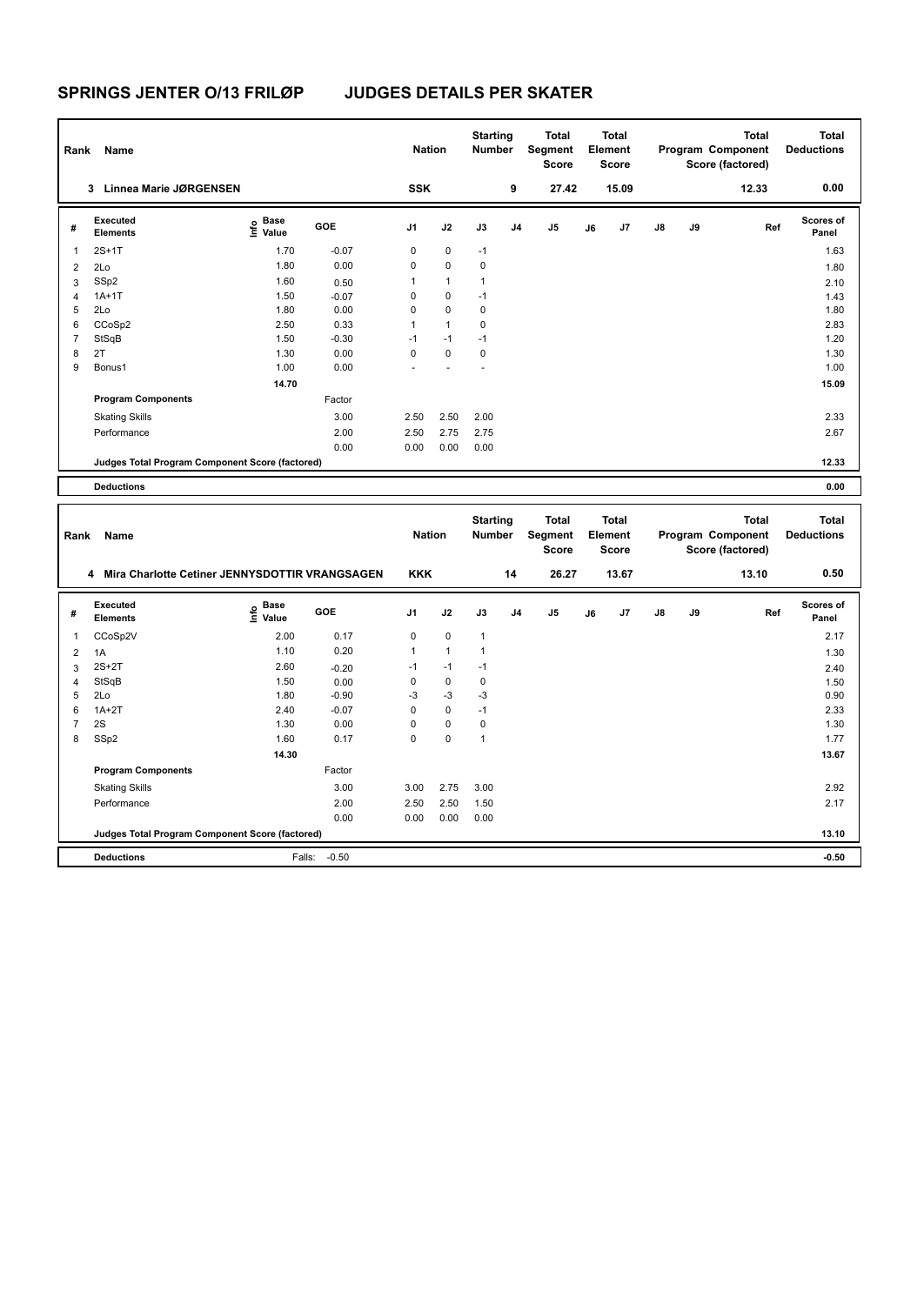| Rank | Name                                            |                                  |            | <b>Nation</b>  |             | <b>Starting</b><br><b>Number</b> |                | <b>Total</b><br>Segment<br><b>Score</b> |    | Total<br>Element<br><b>Score</b> |               |    | <b>Total</b><br>Program Component<br>Score (factored) | <b>Total</b><br><b>Deductions</b> |
|------|-------------------------------------------------|----------------------------------|------------|----------------|-------------|----------------------------------|----------------|-----------------------------------------|----|----------------------------------|---------------|----|-------------------------------------------------------|-----------------------------------|
|      | 5 Arina JAROS                                   |                                  |            | <b>AKK</b>     |             |                                  | 10             | 25.01                                   |    | 12.10                            |               |    | 12.91                                                 | 0.00                              |
| #    | Executed<br><b>Elements</b>                     | <b>Base</b><br>e Base<br>⊆ Value | <b>GOE</b> | J <sub>1</sub> | J2          | J3                               | J <sub>4</sub> | J <sub>5</sub>                          | J6 | J7                               | $\mathsf{J}8$ | J9 | Ref                                                   | <b>Scores of</b><br>Panel         |
| 1    | 2Lze                                            | 1.50                             | $-0.90$    | $-3$           | $-3$        | -3                               |                |                                         |    |                                  |               |    |                                                       | 0.60                              |
| 2    | 2Lo+SEQ+1Lo*                                    | 1.44                             | $-0.60$    | $-2$           | $-2$        | $-2$                             |                |                                         |    |                                  |               |    |                                                       | 0.84                              |
| 3    | 2Lo+1A+SEQ                                      | 2.32                             | 0.00       | 0              | $\mathbf 0$ | 0                                |                |                                         |    |                                  |               |    |                                                       | 2.32                              |
| 4    | 2S                                              | 1.30                             | $-0.20$    | $-1$           | $-1$        | $-1$                             |                |                                         |    |                                  |               |    |                                                       | 1.10                              |
| 5    | CCoSp1                                          | 2.00                             | 0.00       | 0              | $\mathbf 0$ | 0                                |                |                                         |    |                                  |               |    |                                                       | 2.00                              |
| 6    | 1A                                              | 1.10                             | 0.00       | 0              | $\mathbf 0$ | $\mathbf 0$                      |                |                                         |    |                                  |               |    |                                                       | 1.10                              |
|      | StSq1                                           | 1.80                             | 0.07       | 1              | $-1$        | 0                                |                |                                         |    |                                  |               |    |                                                       | 1.87                              |
| 8    | SSp3                                            | 2.10                             | 0.17       | 1              | $\mathbf 0$ | $\mathbf 0$                      |                |                                         |    |                                  |               |    |                                                       | 2.27                              |
|      |                                                 | 13.56                            |            |                |             |                                  |                |                                         |    |                                  |               |    |                                                       | 12.10                             |
|      | <b>Program Components</b>                       |                                  | Factor     |                |             |                                  |                |                                         |    |                                  |               |    |                                                       |                                   |
|      | <b>Skating Skills</b>                           |                                  | 3.00       | 3.25           | 2.75        | 2.25                             |                |                                         |    |                                  |               |    |                                                       | 2.75                              |
|      | Performance                                     |                                  | 2.00       | 3.00           | 2.50        | 1.50                             |                |                                         |    |                                  |               |    |                                                       | 2.33                              |
|      |                                                 |                                  | 0.00       | 0.00           | 0.00        | 0.00                             |                |                                         |    |                                  |               |    |                                                       |                                   |
|      | Judges Total Program Component Score (factored) |                                  |            |                |             |                                  |                |                                         |    |                                  |               |    |                                                       | 12.91                             |
|      | <b>Deductions</b>                               |                                  |            |                |             |                                  |                |                                         |    |                                  |               |    |                                                       | 0.00                              |

\* Invalid element

| Rank           | Name                                            |                   |            | <b>Nation</b>  |              | <b>Starting</b><br><b>Number</b> |                | <b>Total</b><br>Segment<br><b>Score</b> |    | <b>Total</b><br>Element<br><b>Score</b> |               |    | <b>Total</b><br>Program Component<br>Score (factored) | <b>Total</b><br><b>Deductions</b> |
|----------------|-------------------------------------------------|-------------------|------------|----------------|--------------|----------------------------------|----------------|-----------------------------------------|----|-----------------------------------------|---------------|----|-------------------------------------------------------|-----------------------------------|
|                | 6 morvarid MOVASSI                              |                   |            | HIL            |              |                                  | 23             | 24.84                                   |    | 12.01                                   |               |    | 12.83                                                 | 0.00                              |
| #              | Executed<br><b>Elements</b>                     | e Base<br>E Value | <b>GOE</b> | J <sub>1</sub> | J2           | J3                               | J <sub>4</sub> | J5                                      | J6 | J7                                      | $\mathsf{J}8$ | J9 | Ref                                                   | <b>Scores of</b><br>Panel         |
| 1              | $2S+2T$                                         | 2.60              | 0.07       | 1              | $\mathbf 0$  | 0                                |                |                                         |    |                                         |               |    |                                                       | 2.67                              |
| 2              | CCoSp1                                          | 2.00              | $-0.10$    | $-1$           | 0            | 0                                |                |                                         |    |                                         |               |    |                                                       | 1.90                              |
| 3              | 2S+1Lo<<                                        | 1.30              | $-0.33$    | $-2$           | $-1$         | $-2$                             |                |                                         |    |                                         |               |    |                                                       | 0.97                              |
| 4              | 2Lo                                             | 1.80              | $-0.60$    | $-2$           | $-2$         | $-2$                             |                |                                         |    |                                         |               |    |                                                       | 1.20                              |
| 5              | 2T                                              | 1.30              | 0.20       |                | $\mathbf{1}$ | 1                                |                |                                         |    |                                         |               |    |                                                       | 1.50                              |
| 6              | StSqB                                           | 1.50              | 0.17       | 0              | 0            | 1                                |                |                                         |    |                                         |               |    |                                                       | 1.67                              |
| $\overline{7}$ | SSp1                                            | 1.30              | $-0.30$    | $-1$           | $-1$         | $-1$                             |                |                                         |    |                                         |               |    |                                                       | 1.00                              |
| 8              | 1A                                              | 1.10              | 0.00       | 0              | $\mathbf 0$  | 0                                |                |                                         |    |                                         |               |    |                                                       | 1.10                              |
|                |                                                 | 12.90             |            |                |              |                                  |                |                                         |    |                                         |               |    |                                                       | 12.01                             |
|                | <b>Program Components</b>                       |                   | Factor     |                |              |                                  |                |                                         |    |                                         |               |    |                                                       |                                   |
|                | <b>Skating Skills</b>                           |                   | 3.00       | 2.75           | 2.75         | 3.00                             |                |                                         |    |                                         |               |    |                                                       | 2.83                              |
|                | Performance                                     |                   | 2.00       | 2.25           | 2.25         | 2.00                             |                |                                         |    |                                         |               |    |                                                       | 2.17                              |
|                |                                                 |                   | 0.00       | 0.00           | 0.00         | 0.00                             |                |                                         |    |                                         |               |    |                                                       |                                   |
|                | Judges Total Program Component Score (factored) |                   |            |                |              |                                  |                |                                         |    |                                         |               |    |                                                       | 12.83                             |
|                | <b>Deductions</b>                               |                   |            |                |              |                                  |                |                                         |    |                                         |               |    |                                                       | 0.00                              |

<< Downgraded jump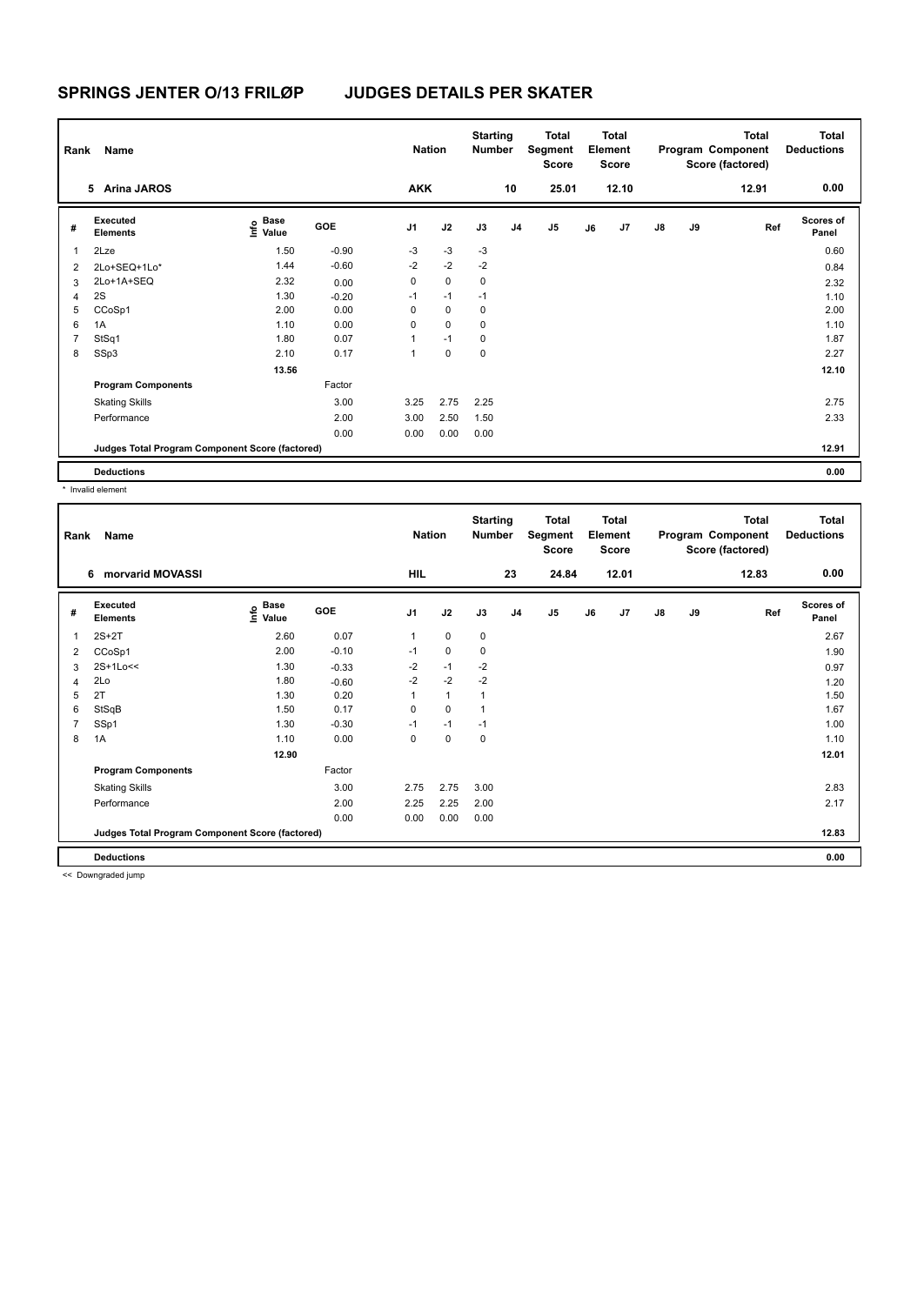| Rank           | Name                                            |                   |         | <b>Nation</b>  |              | <b>Starting</b><br><b>Number</b> |                | <b>Total</b><br>Segment<br><b>Score</b> |    | <b>Total</b><br>Element<br><b>Score</b> |               |    | <b>Total</b><br>Program Component<br>Score (factored) | <b>Total</b><br><b>Deductions</b> |
|----------------|-------------------------------------------------|-------------------|---------|----------------|--------------|----------------------------------|----------------|-----------------------------------------|----|-----------------------------------------|---------------|----|-------------------------------------------------------|-----------------------------------|
|                | 7 Kaja ANDERSEN                                 |                   |         | <b>FKK</b>     |              |                                  | 6              | 22.51                                   |    | 10.50                                   |               |    | 12.01                                                 | 0.00                              |
| #              | Executed<br><b>Elements</b>                     | e Base<br>E Value | GOE     | J <sub>1</sub> | J2           | J3                               | J <sub>4</sub> | J5                                      | J6 | J7                                      | $\mathsf{J}8$ | J9 | Ref                                                   | <b>Scores of</b><br>Panel         |
| $\overline{1}$ | $2S+1T$                                         | 1.70              | 0.00    | $\mathbf 0$    | 0            | $\pmb{0}$                        |                |                                         |    |                                         |               |    |                                                       | 1.70                              |
| $\overline{2}$ | 1F                                              | 0.50              | 0.00    | $\mathbf 0$    | 0            | $\mathbf 0$                      |                |                                         |    |                                         |               |    |                                                       | 0.50                              |
| 3              | 1A                                              | 1.10              | 0.00    | 0              | 0            | 0                                |                |                                         |    |                                         |               |    |                                                       | 1.10                              |
| 4              | CCoSpBV                                         | 1.50              | $-0.50$ | $-2$           | $-1$         | $-2$                             |                |                                         |    |                                         |               |    |                                                       | 1.00                              |
| 5              | $1A+1Lo$                                        | 1.60              | 0.00    | $\mathbf 0$    | $\mathbf 0$  | $\mathbf 0$                      |                |                                         |    |                                         |               |    |                                                       | 1.60                              |
| 6              | SSp2                                            | 1.60              | 0.50    | 1              | $\mathbf{1}$ | 1                                |                |                                         |    |                                         |               |    |                                                       | 2.10                              |
| 7              | StSqB                                           | 1.50              | $-0.30$ | $-1$           | $-1$         | $-1$                             |                |                                         |    |                                         |               |    |                                                       | 1.20                              |
| 8              | 2S                                              | 1.30              | 0.00    | $\mathbf 0$    | $\mathbf 0$  | $\pmb{0}$                        |                |                                         |    |                                         |               |    |                                                       | 1.30                              |
|                |                                                 | 10.80             |         |                |              |                                  |                |                                         |    |                                         |               |    |                                                       | 10.50                             |
|                | <b>Program Components</b>                       |                   | Factor  |                |              |                                  |                |                                         |    |                                         |               |    |                                                       |                                   |
|                | <b>Skating Skills</b>                           |                   | 3.00    | 2.00           | 2.50         | 2.00                             |                |                                         |    |                                         |               |    |                                                       | 2.17                              |
|                | Performance                                     |                   | 2.00    | 2.50           | 3.00         | 2.75                             |                |                                         |    |                                         |               |    |                                                       | 2.75                              |
|                |                                                 |                   | 0.00    | 0.00           | 0.00         | 0.00                             |                |                                         |    |                                         |               |    |                                                       |                                   |
|                | Judges Total Program Component Score (factored) |                   |         |                |              |                                  |                |                                         |    |                                         |               |    |                                                       | 12.01                             |
|                | <b>Deductions</b>                               |                   |         |                |              |                                  |                |                                         |    |                                         |               |    |                                                       | 0.00                              |

| Rank           | Name                                            |                                  |         | <b>Nation</b>  |             | <b>Starting</b><br><b>Number</b> |    | <b>Total</b><br>Segment<br><b>Score</b> |    | <b>Total</b><br>Element<br><b>Score</b> |               |    | <b>Total</b><br>Program Component<br>Score (factored) | <b>Total</b><br><b>Deductions</b> |
|----------------|-------------------------------------------------|----------------------------------|---------|----------------|-------------|----------------------------------|----|-----------------------------------------|----|-----------------------------------------|---------------|----|-------------------------------------------------------|-----------------------------------|
|                | <b>Victoria BRUTEIG</b><br>8                    |                                  |         | <b>BSK</b>     |             |                                  | 13 | 22.43                                   |    | 11.69                                   |               |    | 10.74                                                 | 0.00                              |
| #              | <b>Executed</b><br><b>Elements</b>              | <b>Base</b><br>e Base<br>E Value | GOE     | J <sub>1</sub> | J2          | J3                               | J4 | J <sub>5</sub>                          | J6 | J7                                      | $\mathsf{J}8$ | J9 | Ref                                                   | <b>Scores of</b><br>Panel         |
| 1              | CSSp1                                           | 1.90                             | $-0.10$ | 0              | $\mathbf 0$ | $-1$                             |    |                                         |    |                                         |               |    |                                                       | 1.80                              |
| $\overline{2}$ | 1Lo+2Lo                                         | 2.30                             | $-0.60$ | $-2$           | $-2$        | $-2$                             |    |                                         |    |                                         |               |    |                                                       | 1.70                              |
| 3              | StSqB                                           | 1.50                             | 0.00    | 0              | $\mathbf 0$ | 0                                |    |                                         |    |                                         |               |    |                                                       | 1.50                              |
| 4              | 2S                                              | 1.30                             | $-0.20$ | $-1$           | $-1$        | $-1$                             |    |                                         |    |                                         |               |    |                                                       | 1.10                              |
| 5              | 2Lo                                             | 1.80                             | $-0.30$ | $-1$           | $-1$        | $-1$                             |    |                                         |    |                                         |               |    |                                                       | 1.50                              |
| 6              | 1Lz+1A+SEQ                                      | 1.36                             | 0.00    | 0              | $\mathbf 0$ | 0                                |    |                                         |    |                                         |               |    |                                                       | 1.36                              |
| $\overline{7}$ | 2S                                              | 1.30                             | $-0.27$ | $-1$           | $-1$        | $-2$                             |    |                                         |    |                                         |               |    |                                                       | 1.03                              |
| 8              | CCoSpB                                          | 1.70                             | 0.00    | 0              | $\mathbf 0$ | 0                                |    |                                         |    |                                         |               |    |                                                       | 1.70                              |
|                |                                                 | 13.16                            |         |                |             |                                  |    |                                         |    |                                         |               |    |                                                       | 11.69                             |
|                | <b>Program Components</b>                       |                                  | Factor  |                |             |                                  |    |                                         |    |                                         |               |    |                                                       |                                   |
|                | <b>Skating Skills</b>                           |                                  | 3.00    | 2.00           | 2.25        | 2.00                             |    |                                         |    |                                         |               |    |                                                       | 2.08                              |
|                | Performance                                     |                                  | 2.00    | 2.00           | 2.25        | 2.50                             |    |                                         |    |                                         |               |    |                                                       | 2.25                              |
|                |                                                 |                                  | 0.00    | 0.00           | 0.00        | 0.00                             |    |                                         |    |                                         |               |    |                                                       |                                   |
|                | Judges Total Program Component Score (factored) |                                  |         |                |             |                                  |    |                                         |    |                                         |               |    |                                                       | 10.74                             |

**Deductions 0.00**

| Rank | Name                                            |                           |         | <b>Nation</b>  |             | <b>Starting</b><br><b>Number</b> |                | <b>Total</b><br>Segment<br><b>Score</b> |    | <b>Total</b><br>Element<br><b>Score</b> |               |    | Total<br>Program Component<br>Score (factored) | <b>Total</b><br><b>Deductions</b> |
|------|-------------------------------------------------|---------------------------|---------|----------------|-------------|----------------------------------|----------------|-----------------------------------------|----|-----------------------------------------|---------------|----|------------------------------------------------|-----------------------------------|
|      | <b>Elin SCHIBBYE</b><br>9                       |                           |         | OI             |             |                                  | 11             | 21.48                                   |    | 9.83                                    |               |    | 12.15                                          | 0.50                              |
| #    | Executed<br><b>Elements</b>                     | Base<br>e Base<br>⊆ Value | GOE     | J <sub>1</sub> | J2          | J3                               | J <sub>4</sub> | $\mathsf{J}5$                           | J6 | J7                                      | $\mathsf{J}8$ | J9 | Ref                                            | <b>Scores of</b><br>Panel         |
| 1    | $1A+1Lo$                                        | 1.60                      | 0.00    | 0              | $\mathbf 0$ | $\pmb{0}$                        |                |                                         |    |                                         |               |    |                                                | 1.60                              |
| 2    | 2S<                                             | 0.90                      | $-0.47$ | $-2$           | $-2$        | $-3$                             |                |                                         |    |                                         |               |    |                                                | 0.43                              |
| 3    | SSp1                                            | 1.30                      | 0.00    | 0              | $\mathbf 0$ | 0                                |                |                                         |    |                                         |               |    |                                                | 1.30                              |
| 4    | StSqB                                           | 1.50                      | $-0.10$ | 0              | $-1$        | $\mathbf 0$                      |                |                                         |    |                                         |               |    |                                                | 1.40                              |
| 5    | 1A                                              | 1.10                      | 0.00    | 0              | $\mathbf 0$ | 0                                |                |                                         |    |                                         |               |    |                                                | 1.10                              |
| 6    | 1Lz                                             | 0.60                      | $-0.10$ | $-1$           | $-1$        | $-1$                             |                |                                         |    |                                         |               |    |                                                | 0.50                              |
|      | 1Lo+1Lo                                         | 1.00                      | 0.00    | 0              | $\mathbf 0$ | 0                                |                |                                         |    |                                         |               |    |                                                | 1.00                              |
| 8    | CCoSp2                                          | 2.50                      | 0.00    | 0              | $\mathbf 0$ | $\mathbf 0$                      |                |                                         |    |                                         |               |    |                                                | 2.50                              |
|      |                                                 | 10.50                     |         |                |             |                                  |                |                                         |    |                                         |               |    |                                                | 9.83                              |
|      | <b>Program Components</b>                       |                           | Factor  |                |             |                                  |                |                                         |    |                                         |               |    |                                                |                                   |
|      | <b>Skating Skills</b>                           |                           | 3.00    | 2.25           | 2.50        | 2.25                             |                |                                         |    |                                         |               |    |                                                | 2.33                              |
|      | Performance                                     |                           | 2.00    | 2.25           | 2.50        | 3.00                             |                |                                         |    |                                         |               |    |                                                | 2.58                              |
|      |                                                 |                           | 0.00    | 0.00           | 0.00        | 0.00                             |                |                                         |    |                                         |               |    |                                                |                                   |
|      | Judges Total Program Component Score (factored) |                           |         |                |             |                                  |                |                                         |    |                                         |               |    |                                                | 12.15                             |
|      | <b>Deductions</b>                               | Falls:                    | $-0.50$ |                |             |                                  |                |                                         |    |                                         |               |    |                                                | $-0.50$                           |

< Under-rotated jump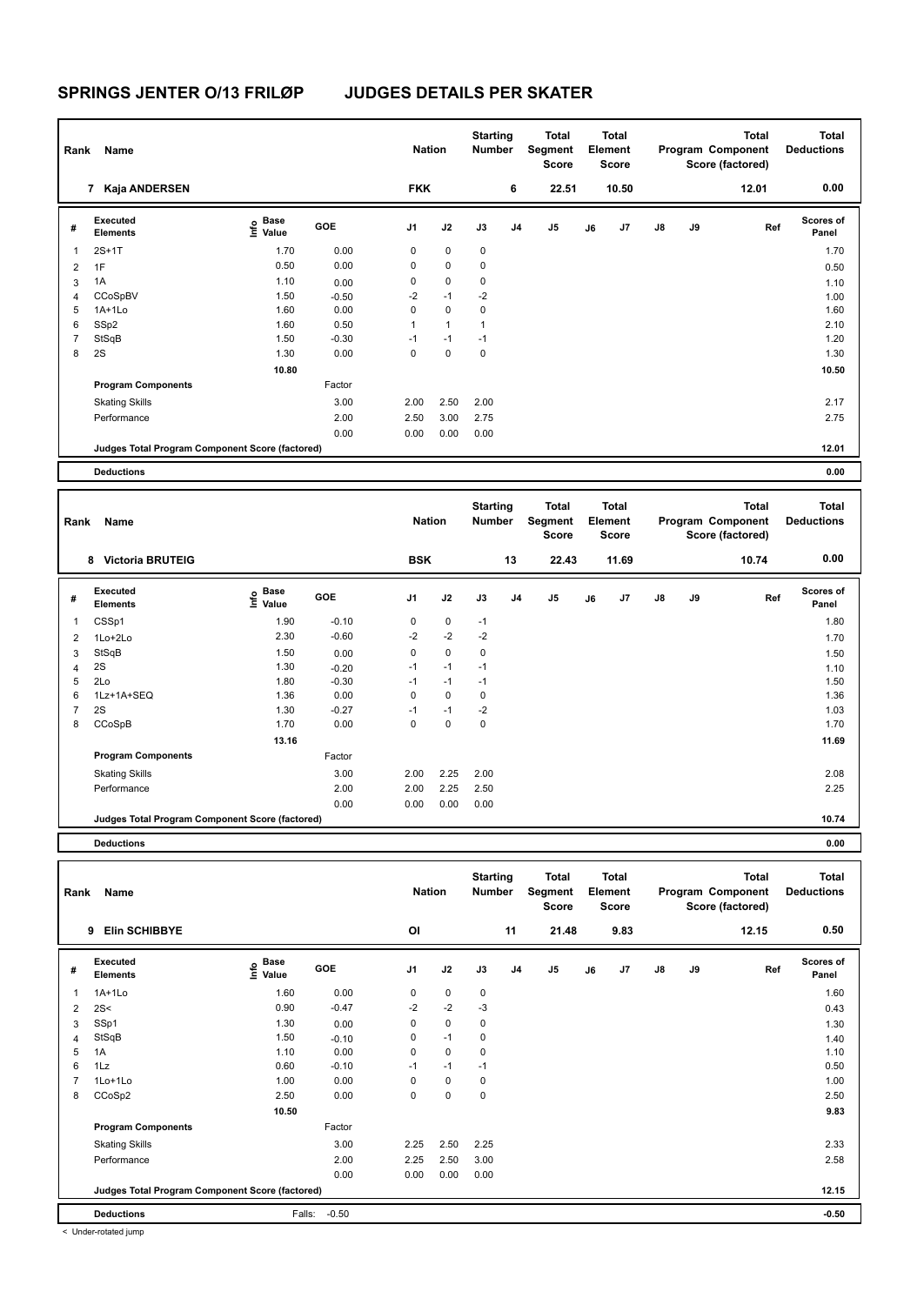| Rank           | Name                                            |                           |         | <b>Nation</b>  |             | <b>Starting</b><br><b>Number</b> |                | Total<br>Segment<br>Score |    | <b>Total</b><br>Element<br>Score |               |    | Total<br>Program Component<br>Score (factored) | <b>Total</b><br><b>Deductions</b> |
|----------------|-------------------------------------------------|---------------------------|---------|----------------|-------------|----------------------------------|----------------|---------------------------|----|----------------------------------|---------------|----|------------------------------------------------|-----------------------------------|
| 10             | <b>Marie Ims CARLSEN</b>                        |                           |         | <b>TTK</b>     |             |                                  | 8              | 21.13                     |    | 9.63                             |               |    | 12.50                                          | 1.00                              |
| #              | Executed<br><b>Elements</b>                     | Base<br>o Base<br>⊆ Value | GOE     | J <sub>1</sub> | J2          | J3                               | J <sub>4</sub> | J <sub>5</sub>            | J6 | J7                               | $\mathsf{J}8$ | J9 | Ref                                            | <b>Scores of</b><br>Panel         |
| $\mathbf{1}$   | $2S+1Lo$                                        | 1.80                      | 0.00    | 0              | $\mathbf 0$ | $\mathbf 0$                      |                |                           |    |                                  |               |    |                                                | 1.80                              |
| 2              | CCoSp1V                                         | 1.70                      | $-0.20$ | 0              | $-1$        | $-1$                             |                |                           |    |                                  |               |    |                                                | 1.50                              |
| 3              | StSqB                                           | 1.50                      | 0.00    | 0              | $\mathbf 0$ | 0                                |                |                           |    |                                  |               |    |                                                | 1.50                              |
| 4              | 2T                                              | 1.30                      | $-0.60$ | -3             | $-3$        | -3                               |                |                           |    |                                  |               |    |                                                | 0.70                              |
| 5              | 1Lz+1A+SEQ                                      | 1.36                      | 0.00    | 0              | $\mathbf 0$ | 0                                |                |                           |    |                                  |               |    |                                                | 1.36                              |
| 6              | 2Lo<<                                           | 0.50                      | $-0.30$ | -3             | $-3$        | $-3$                             |                |                           |    |                                  |               |    |                                                | 0.20                              |
| $\overline{7}$ | SSp1                                            | 1.30                      | 0.17    | $\Omega$       | $\mathbf 0$ | $\mathbf{1}$                     |                |                           |    |                                  |               |    |                                                | 1.47                              |
| 8              | 1A                                              | 1.10                      | 0.00    | 0              | $\mathbf 0$ | 0                                |                |                           |    |                                  |               |    |                                                | 1.10                              |
|                |                                                 | 10.56                     |         |                |             |                                  |                |                           |    |                                  |               |    |                                                | 9.63                              |
|                | <b>Program Components</b>                       |                           | Factor  |                |             |                                  |                |                           |    |                                  |               |    |                                                |                                   |
|                | <b>Skating Skills</b>                           |                           | 3.00    | 2.25           | 2.50        | 2.75                             |                |                           |    |                                  |               |    |                                                | 2.50                              |
|                | Performance                                     |                           | 2.00    | 2.50           | 2.50        | 2.50                             |                |                           |    |                                  |               |    |                                                | 2.50                              |
|                |                                                 |                           | 0.00    | 0.00           | 0.00        | 0.00                             |                |                           |    |                                  |               |    |                                                |                                   |
|                | Judges Total Program Component Score (factored) |                           |         |                |             |                                  |                |                           |    |                                  |               |    |                                                | 12.50                             |
|                | <b>Deductions</b>                               | Falls:                    | $-1.00$ |                |             |                                  |                |                           |    |                                  |               |    |                                                | $-1.00$                           |

<< Downgraded jump

| Rank | Name                                            |                       |         | <b>Nation</b>  |             | <b>Starting</b><br><b>Number</b> |                | <b>Total</b><br>Segment<br><b>Score</b> |    | <b>Total</b><br>Element<br>Score |               |    | <b>Total</b><br>Program Component<br>Score (factored) | <b>Total</b><br><b>Deductions</b> |
|------|-------------------------------------------------|-----------------------|---------|----------------|-------------|----------------------------------|----------------|-----------------------------------------|----|----------------------------------|---------------|----|-------------------------------------------------------|-----------------------------------|
|      | <b>Aminda OLEANE LUNDE</b><br>11                |                       |         | <b>SSK</b>     |             |                                  | 19             | 21.03                                   |    | 10.93                            |               |    | 10.10                                                 | 0.00                              |
| #    | Executed<br><b>Elements</b>                     | $\sum_{i=1}^{n}$ Base | GOE     | J <sub>1</sub> | J2          | J3                               | J <sub>4</sub> | J <sub>5</sub>                          | J6 | J7                               | $\mathsf{J}8$ | J9 | Ref                                                   | <b>Scores of</b><br>Panel         |
| 1    | $1A+1Lo$                                        | 1.60                  | 0.00    | 0              | 0           | 0                                |                |                                         |    |                                  |               |    |                                                       | 1.60                              |
| 2    | SSp3                                            | 2.10                  | 0.00    | 0              | $\mathbf 0$ | 0                                |                |                                         |    |                                  |               |    |                                                       | 2.10                              |
| 3    | 1F                                              | 0.50                  | 0.00    | 0              | $\mathbf 0$ | 0                                |                |                                         |    |                                  |               |    |                                                       | 0.50                              |
| 4    | 2T                                              | 1.30                  | $-0.27$ | $-1$           | $-1$        | $-2$                             |                |                                         |    |                                  |               |    |                                                       | 1.03                              |
| 5    | $1F+1Lo$                                        | 1.00                  | 0.00    | 0              | 0           | 0                                |                |                                         |    |                                  |               |    |                                                       | 1.00                              |
| 6    | StSqB                                           | 1.50                  | $-0.30$ | $-1$           | $-1$        | $-1$                             |                |                                         |    |                                  |               |    |                                                       | 1.20                              |
| 7    | 1A                                              | 1.10                  | 0.00    | $\Omega$       | 0           | 0                                |                |                                         |    |                                  |               |    |                                                       | 1.10                              |
| 8    | CCoSp2                                          | 2.50                  | $-0.10$ | 0              | 0           | $-1$                             |                |                                         |    |                                  |               |    |                                                       | 2.40                              |
|      |                                                 | 11.60                 |         |                |             |                                  |                |                                         |    |                                  |               |    |                                                       | 10.93                             |
|      | <b>Program Components</b>                       |                       | Factor  |                |             |                                  |                |                                         |    |                                  |               |    |                                                       |                                   |
|      | <b>Skating Skills</b>                           |                       | 3.00    | 2.00           | 2.00        | 1.75                             |                |                                         |    |                                  |               |    |                                                       | 1.92                              |
|      | Performance                                     |                       | 2.00    | 2.25           | 2.00        | 2.25                             |                |                                         |    |                                  |               |    |                                                       | 2.17                              |
|      |                                                 |                       | 0.00    | 0.00           | 0.00        | 0.00                             |                |                                         |    |                                  |               |    |                                                       |                                   |
|      | Judges Total Program Component Score (factored) |                       |         |                |             |                                  |                |                                         |    |                                  |               |    |                                                       | 10.10                             |

**Deductions 0.00**

**Total Deductions Total Program Component Score (factored) Total Element Segment Score Total Score Starting Rank Name Nation Number # Executed Elements Base Value GOE J1 J2 J3 J4 J5 J6 J7 J8 J9 Scores of Panel** 1 CCoSp2 2.50 0.17 1 0 0 **Ref**  CCoSp2 2.67 **Info 12 Ina NAKKEN TTK 16 20.87 11.87 9.50 0.50** 2 1Lz 0.60 0.00 0 0 0 0.60  $3 \quad 2$ S 1.30  $0.00 \quad 0 \quad 0$ 4 2S+1T 1.70 0.00 0 0 0 0 1.70 1.70 5 CSSp2 2.30 0.50 1 1 1 2.80 6 StSqB 1.50 -0.30 -2 0 -1 1.20 7 1A+1Lo 1.60 0.00 0 0 0 1.60 **11.50 11.87 Program Components**  Skating Skills 1.75 2.00 2.25 Factor 3.00 1.75 2.00 2.25 2.00 2.25 Performance 2.00 2.00 1.75 2.00 2.00 2.00 1.75 2.00 2.00 2.00 2.00 2.00 2.00 2.175 2.00 2.175 2.00 2.175 2.00 2.175 0.00 0.00 0.00 0.00 **Deductions** Falls: -0.50 **-0.50 Judges Total Program Component Score (factored) 9.50**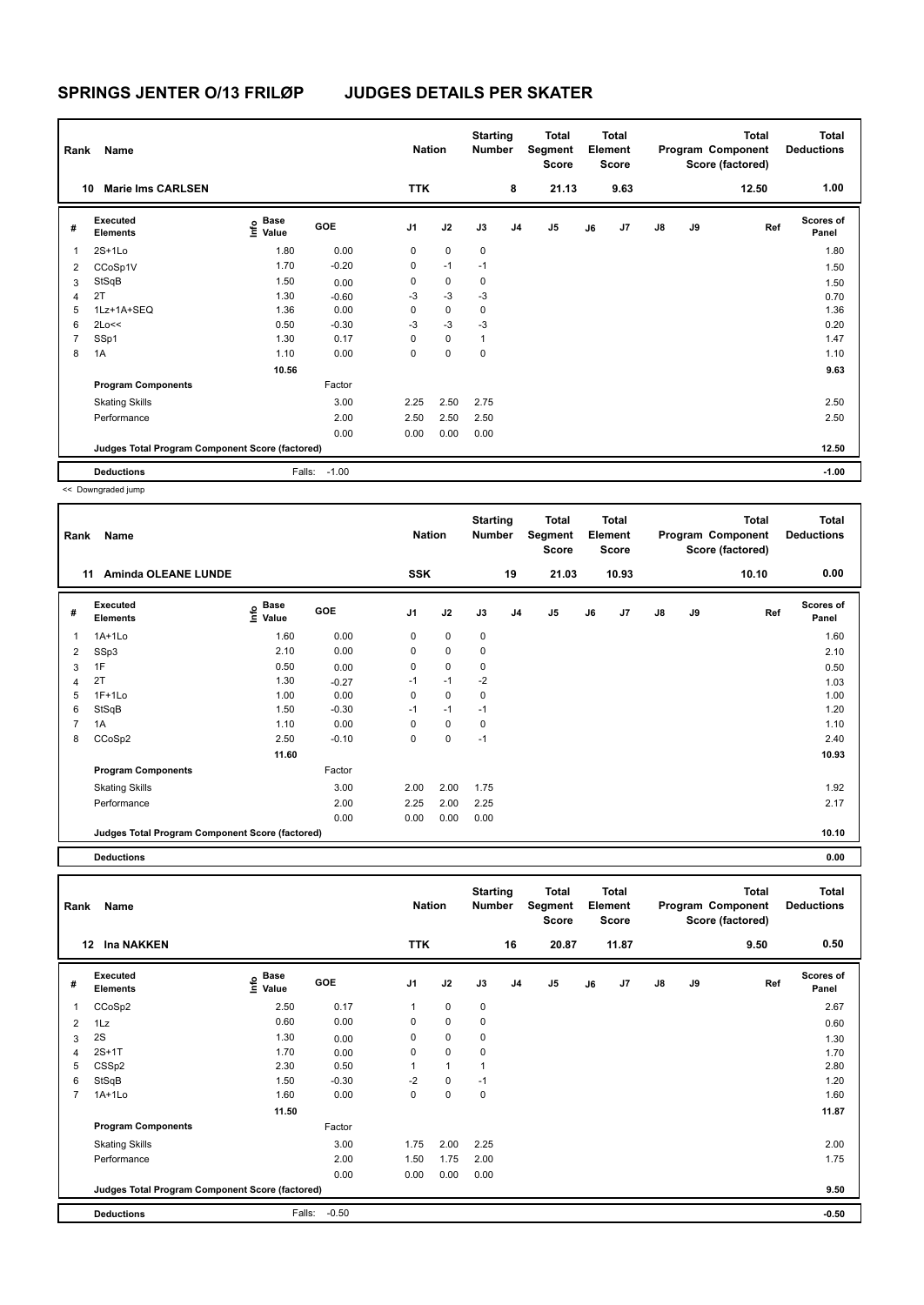| Rank           | Name                                            |                                             |         | <b>Nation</b>  |             | <b>Starting</b><br><b>Number</b> |                | Total<br>Segment<br>Score |    | <b>Total</b><br>Element<br><b>Score</b> |               |    | <b>Total</b><br>Program Component<br>Score (factored) | <b>Total</b><br><b>Deductions</b> |
|----------------|-------------------------------------------------|---------------------------------------------|---------|----------------|-------------|----------------------------------|----------------|---------------------------|----|-----------------------------------------|---------------|----|-------------------------------------------------------|-----------------------------------|
|                | <b>Helene AIKIO BEITMAN</b><br>13               |                                             |         | <b>SSK</b>     |             |                                  | 18             | 20.83                     |    | 12.24                                   |               |    | 8.59                                                  | 0.00                              |
| #              | Executed<br><b>Elements</b>                     | <b>Base</b><br>e <sup>Base</sup><br>⊆ Value | GOE     | J <sub>1</sub> | J2          | J3                               | J <sub>4</sub> | J <sub>5</sub>            | J6 | J7                                      | $\mathsf{J}8$ | J9 | Ref                                                   | <b>Scores of</b><br>Panel         |
| $\overline{1}$ | $2S+1L0$                                        | 1.80                                        | $-0.13$ | 0              | $-1$        | $-1$                             |                |                           |    |                                         |               |    |                                                       | 1.67                              |
| 2              | 2F<<                                            | 0.50                                        | $-0.30$ | $-3$           | $-3$        | $-3$                             |                |                           |    |                                         |               |    |                                                       | 0.20                              |
| 3              | CCoSp3                                          | 3.00                                        | $-0.10$ | 0              | $\mathbf 0$ | $-1$                             |                |                           |    |                                         |               |    |                                                       | 2.90                              |
| $\overline{4}$ | StSqB                                           | 1.50                                        | $-0.20$ | 0              | $-1$        | $-1$                             |                |                           |    |                                         |               |    |                                                       | 1.30                              |
| 5              | $1A+2T2$                                        | 2.00                                        | $-0.33$ | $-2$           | $-2$        | $-1$                             |                |                           |    |                                         |               |    |                                                       | 1.67                              |
| 6              | 2S                                              | 1.30                                        | 0.00    | 0              | $\mathbf 0$ | 0                                |                |                           |    |                                         |               |    |                                                       | 1.30                              |
| $\overline{7}$ | 1A                                              | 1.10                                        | 0.00    | 0              | $\mathbf 0$ | 0                                |                |                           |    |                                         |               |    |                                                       | 1.10                              |
| 8              | SSp2                                            | 1.60                                        | 0.50    | 1              | 1           | $\overline{1}$                   |                |                           |    |                                         |               |    |                                                       | 2.10                              |
|                |                                                 | 12.80                                       |         |                |             |                                  |                |                           |    |                                         |               |    |                                                       | 12.24                             |
|                | <b>Program Components</b>                       |                                             | Factor  |                |             |                                  |                |                           |    |                                         |               |    |                                                       |                                   |
|                | <b>Skating Skills</b>                           |                                             | 3.00    | 1.75           | 2.00        | 1.50                             |                |                           |    |                                         |               |    |                                                       | 1.75                              |
|                | Performance                                     |                                             | 2.00    | 1.75           | 1.75        | 1.50                             |                |                           |    |                                         |               |    |                                                       | 1.67                              |
|                |                                                 |                                             | 0.00    | 0.00           | 0.00        | 0.00                             |                |                           |    |                                         |               |    |                                                       |                                   |
|                | Judges Total Program Component Score (factored) |                                             |         |                |             |                                  |                |                           |    |                                         |               |    |                                                       | 8.59                              |
|                | <b>Deductions</b>                               |                                             |         |                |             |                                  |                |                           |    |                                         |               |    |                                                       | 0.00                              |

< Under-rotated jump << Downgraded jump

| Rank | Name                                            |                   |         | <b>Nation</b>            |                          | <b>Starting</b><br><b>Number</b> |                | <b>Total</b><br>Segment<br>Score |    | <b>Total</b><br>Element<br><b>Score</b> |               |    | <b>Total</b><br>Program Component<br>Score (factored) | <b>Total</b><br><b>Deductions</b> |
|------|-------------------------------------------------|-------------------|---------|--------------------------|--------------------------|----------------------------------|----------------|----------------------------------|----|-----------------------------------------|---------------|----|-------------------------------------------------------|-----------------------------------|
|      | <b>CLARA THOMASSEN</b><br>14                    |                   |         | <b>RKK</b>               |                          |                                  | 24             | 19.45                            |    | 9.10                                    |               |    | 10.35                                                 | 0.00                              |
| #    | Executed<br><b>Elements</b>                     | e Base<br>E Value | GOE     | J <sub>1</sub>           | J2                       | J3                               | J <sub>4</sub> | J5                               | J6 | J7                                      | $\mathsf{J}8$ | J9 | Ref                                                   | <b>Scores of</b><br>Panel         |
| 1    | 2S                                              | 1.30              | $-0.20$ | $-1$                     | $-1$                     | $-1$                             |                |                                  |    |                                         |               |    |                                                       | 1.10                              |
| 2    | 2F                                              | 1.90              | $-0.20$ | 0                        | $-1$                     | $-1$                             |                |                                  |    |                                         |               |    |                                                       | 1.70                              |
| 3    | CoSp                                            | 0.00              | 0.00    | $\overline{\phantom{a}}$ | $\overline{\phantom{a}}$ |                                  |                |                                  |    |                                         |               |    |                                                       | 0.00                              |
| 4    | $1A+1Lo$                                        | 1.60              | 0.00    | 0                        | 0                        | 0                                |                |                                  |    |                                         |               |    |                                                       | 1.60                              |
| 5    | 1A                                              | 1.10              | $-0.27$ | $-1$                     | $-1$                     | $-2$                             |                |                                  |    |                                         |               |    |                                                       | 0.83                              |
| 6    | StSqB                                           | 1.50              | $-0.20$ | $-1$                     | $-1$                     | 0                                |                |                                  |    |                                         |               |    |                                                       | 1.30                              |
| 7    | $2S+1T$                                         | 1.70              | $-0.13$ | 0                        | $-1$                     | $-1$                             |                |                                  |    |                                         |               |    |                                                       | 1.57                              |
| 8    | SSp1                                            | 1.30              | $-0.30$ | $-1$                     | $-1$                     | $-1$                             |                |                                  |    |                                         |               |    |                                                       | 1.00                              |
|      |                                                 | 10.40             |         |                          |                          |                                  |                |                                  |    |                                         |               |    |                                                       | 9.10                              |
|      | <b>Program Components</b>                       |                   | Factor  |                          |                          |                                  |                |                                  |    |                                         |               |    |                                                       |                                   |
|      | <b>Skating Skills</b>                           |                   | 3.00    | 2.50                     | 2.00                     | 2.00                             |                |                                  |    |                                         |               |    |                                                       | 2.17                              |
|      | Performance                                     |                   | 2.00    | 2.50                     | 1.75                     | 1.50                             |                |                                  |    |                                         |               |    |                                                       | 1.92                              |
|      |                                                 |                   | 0.00    | 0.00                     | 0.00                     | 0.00                             |                |                                  |    |                                         |               |    |                                                       |                                   |
|      | Judges Total Program Component Score (factored) |                   |         |                          |                          |                                  |                |                                  |    |                                         |               |    |                                                       | 10.35                             |
|      | <b>Deductions</b>                               |                   |         |                          |                          |                                  |                |                                  |    |                                         |               |    |                                                       | 0.00                              |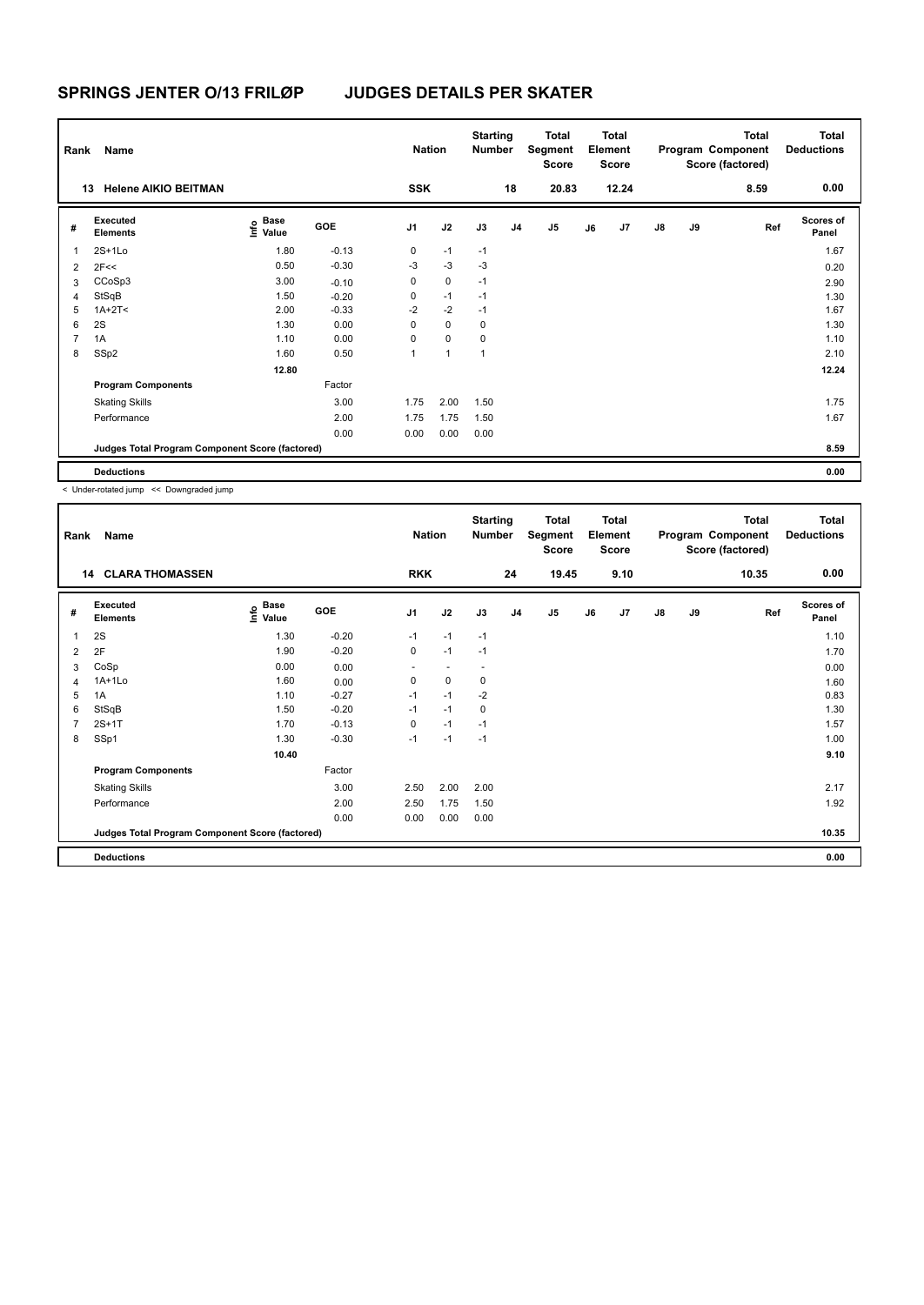| Rank           | Name                                            | <b>Nation</b>             |            | <b>Starting</b><br><b>Number</b> |             | <b>Total</b><br>Segment<br>Score |                | <b>Total</b><br>Element<br><b>Score</b> |    |      | <b>Total</b><br>Program Component<br>Score (factored) | <b>Total</b><br><b>Deductions</b> |       |                           |
|----------------|-------------------------------------------------|---------------------------|------------|----------------------------------|-------------|----------------------------------|----------------|-----------------------------------------|----|------|-------------------------------------------------------|-----------------------------------|-------|---------------------------|
|                | Juni Marie FILSETH HAAVIND<br>15                |                           |            | <b>IKK</b>                       |             |                                  | 3              | 19.17                                   |    | 8.25 |                                                       |                                   | 10.92 | 0.00                      |
| #              | Executed<br><b>Elements</b>                     | Base<br>o Base<br>⊆ Value | <b>GOE</b> | J <sub>1</sub>                   | J2          | J3                               | J <sub>4</sub> | J <sub>5</sub>                          | J6 | J7   | $\mathsf{J}8$                                         | J9                                | Ref   | <b>Scores of</b><br>Panel |
| 1              | $1F+1Lo$                                        | 1.00                      | 0.07       | 0                                | $\mathbf 0$ | $\mathbf{1}$                     |                |                                         |    |      |                                                       |                                   |       | 1.07                      |
| $\overline{2}$ | 1Lz                                             | 0.60                      | 0.00       | 0                                | $\mathbf 0$ | 0                                |                |                                         |    |      |                                                       |                                   |       | 0.60                      |
| 3              | 1A                                              | 1.10                      | $-0.20$    | $-1$                             | $-1$        | $-1$                             |                |                                         |    |      |                                                       |                                   |       | 0.90                      |
| 4              | CoSpB                                           | 1.50                      | 0.00       | 0                                | 0           | 0                                |                |                                         |    |      |                                                       |                                   |       | 1.50                      |
| 5              | 2S                                              | 1.30                      | $-0.53$    | $-3$                             | $-2$        | $-3$                             |                |                                         |    |      |                                                       |                                   |       | 0.77                      |
| 6              | SSp2                                            | 1.60                      | 0.00       | 0                                | $\mathbf 0$ | $\mathbf 0$                      |                |                                         |    |      |                                                       |                                   |       | 1.60                      |
| 7              | StSqB                                           | 1.50                      | $-0.10$    | 0                                | $-1$        | 0                                |                |                                         |    |      |                                                       |                                   |       | 1.40                      |
| 8              | 1A+SEQ+1T*                                      | 0.88                      | $-0.47$    | $-2$                             | $-2$        | $-3$                             |                |                                         |    |      |                                                       |                                   |       | 0.41                      |
|                |                                                 | 9.48                      |            |                                  |             |                                  |                |                                         |    |      |                                                       |                                   |       | 8.25                      |
|                | <b>Program Components</b>                       |                           | Factor     |                                  |             |                                  |                |                                         |    |      |                                                       |                                   |       |                           |
|                | <b>Skating Skills</b>                           |                           | 3.00       | 1.75                             | 2.00        | 2.00                             |                |                                         |    |      |                                                       |                                   |       | 1.92                      |
|                | Performance                                     |                           | 2.00       | 2.25                             | 2.25        | 3.25                             |                |                                         |    |      |                                                       |                                   |       | 2.58                      |
|                |                                                 |                           | 0.00       | 0.00                             | 0.00        | 0.00                             |                |                                         |    |      |                                                       |                                   |       |                           |
|                | Judges Total Program Component Score (factored) |                           |            |                                  |             |                                  |                |                                         |    |      |                                                       |                                   |       | 10.92                     |
|                | <b>Deductions</b>                               |                           |            |                                  |             |                                  |                |                                         |    |      |                                                       |                                   |       | 0.00                      |

\* Invalid element

| Rank | Name                                            |                                                                       |         | <b>Nation</b>  |             | <b>Starting</b><br><b>Number</b> |                | <b>Total</b><br>Segment<br><b>Score</b> |    | <b>Total</b><br>Element<br><b>Score</b> |               |    | <b>Total</b><br>Program Component<br>Score (factored) | <b>Total</b><br><b>Deductions</b> |
|------|-------------------------------------------------|-----------------------------------------------------------------------|---------|----------------|-------------|----------------------------------|----------------|-----------------------------------------|----|-----------------------------------------|---------------|----|-------------------------------------------------------|-----------------------------------|
| 16   | <b>Eirill Eikanger FULLU</b>                    |                                                                       |         | OI             |             |                                  | 25             | 18.96                                   |    | 8.37                                    |               |    | 11.59                                                 | 1.00                              |
| #    | Executed<br><b>Elements</b>                     | $\overset{\circ}{\text{E}}$ Base<br>$\overset{\circ}{\text{E}}$ Value | GOE     | J <sub>1</sub> | J2          | J3                               | J <sub>4</sub> | J <sub>5</sub>                          | J6 | J7                                      | $\mathsf{J}8$ | J9 | Ref                                                   | Scores of<br>Panel                |
| 1    | $1A+1L0$                                        | 1.60                                                                  | $-0.13$ | 0              | $-1$        | $-1$                             |                |                                         |    |                                         |               |    |                                                       | 1.47                              |
| 2    | StSqB                                           | 1.50                                                                  | $-0.90$ | -3             | $-3$        | -3                               |                |                                         |    |                                         |               |    |                                                       | 0.60                              |
| 3    | 2Lo<                                            | 1.30                                                                  | $-0.40$ | $-2$           | $-1$        | $-1$                             |                |                                         |    |                                         |               |    |                                                       | 0.90                              |
| 4    | 2S                                              | 1.30                                                                  | $-0.40$ | $-2$           | $-2$        | $-2$                             |                |                                         |    |                                         |               |    |                                                       | 0.90                              |
| 5    | SSp2                                            | 1.60                                                                  | 0.00    | 0              | 0           | 0                                |                |                                         |    |                                         |               |    |                                                       | 1.60                              |
| 6    | 2S<                                             | 0.90                                                                  | $-0.60$ | $-3$           | -3          | -3                               |                |                                         |    |                                         |               |    |                                                       | 0.30                              |
| 7    | CCoSp1V                                         | 1.70                                                                  | 0.00    | 0              | $\mathbf 0$ | 0                                |                |                                         |    |                                         |               |    |                                                       | 1.70                              |
| 8    | 1A                                              | 1.10                                                                  | $-0.20$ | $-1$           | $-1$        | $-1$                             |                |                                         |    |                                         |               |    |                                                       | 0.90                              |
|      |                                                 | 11.00                                                                 |         |                |             |                                  |                |                                         |    |                                         |               |    |                                                       | 8.37                              |
|      | <b>Program Components</b>                       |                                                                       | Factor  |                |             |                                  |                |                                         |    |                                         |               |    |                                                       |                                   |
|      | <b>Skating Skills</b>                           |                                                                       | 3.00    | 2.50           | 2.25        | 2.00                             |                |                                         |    |                                         |               |    |                                                       | 2.25                              |
|      | Performance                                     |                                                                       | 2.00    | 2.50           | 2.25        | 2.50                             |                |                                         |    |                                         |               |    |                                                       | 2.42                              |
|      |                                                 |                                                                       | 0.00    | 0.00           | 0.00        | 0.00                             |                |                                         |    |                                         |               |    |                                                       |                                   |
|      | Judges Total Program Component Score (factored) |                                                                       |         |                |             |                                  |                |                                         |    |                                         |               |    |                                                       | 11.59                             |
|      | <b>Deductions</b>                               | Falls:                                                                | $-1.00$ |                |             |                                  |                |                                         |    |                                         |               |    |                                                       | $-1.00$                           |
|      | $\geq$ linder retated jump.                     |                                                                       |         |                |             |                                  |                |                                         |    |                                         |               |    |                                                       |                                   |

< Under-rotated jump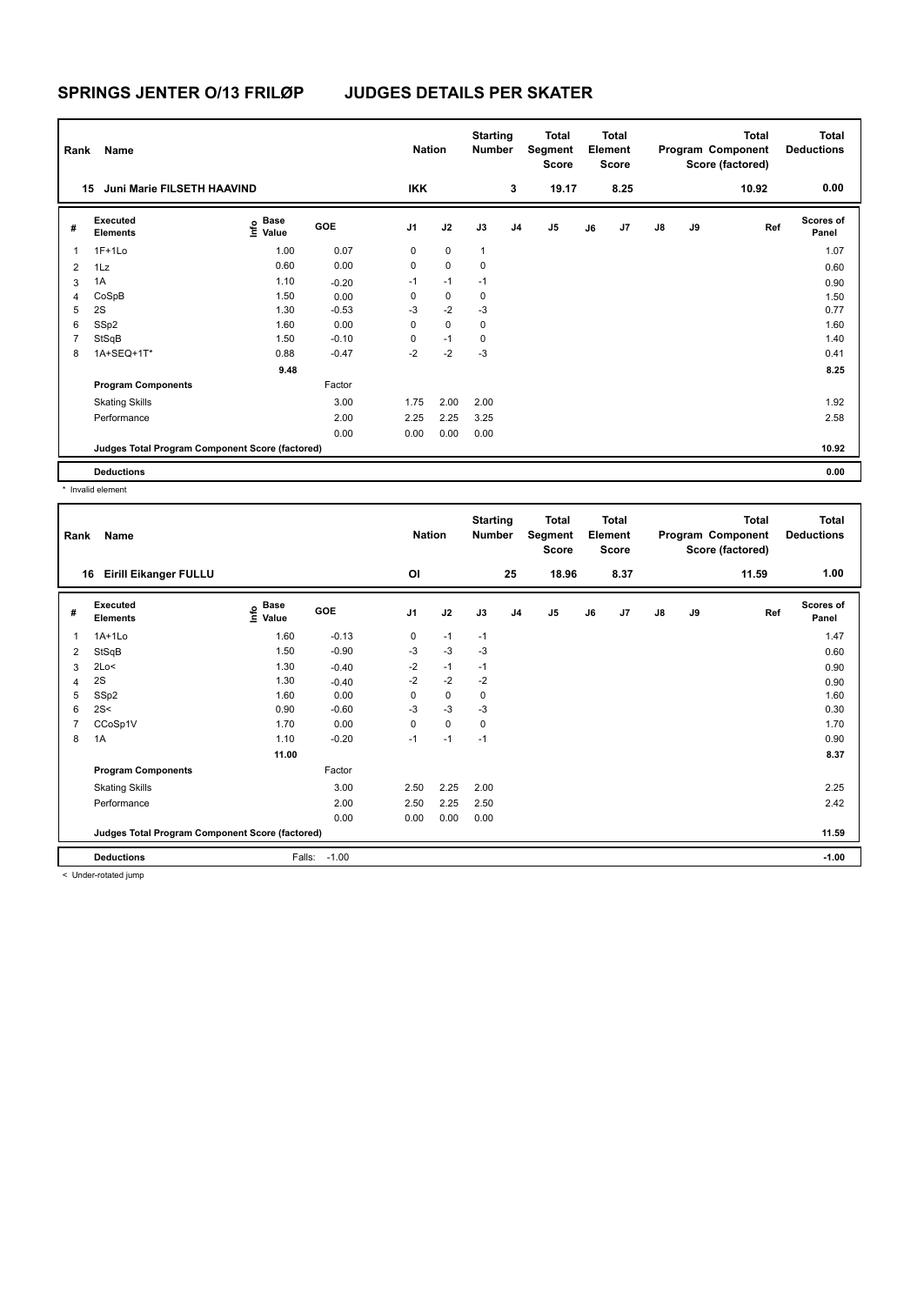| Rank           | Name<br><b>Adele HOLBERG</b><br>17              |                           |         |                | <b>Nation</b> | <b>Starting</b><br><b>Number</b> |                | Total<br>Segment<br><b>Score</b> |    | <b>Total</b><br>Element<br><b>Score</b> |               |    | <b>Total</b><br>Program Component<br>Score (factored) | <b>Total</b><br><b>Deductions</b> |
|----------------|-------------------------------------------------|---------------------------|---------|----------------|---------------|----------------------------------|----------------|----------------------------------|----|-----------------------------------------|---------------|----|-------------------------------------------------------|-----------------------------------|
|                |                                                 |                           |         | <b>FKK</b>     |               |                                  | 15             | 18.96                            |    | 8.70                                    |               |    | 10.26                                                 | 0.00                              |
| #              | Executed<br><b>Elements</b>                     | Base<br>o Base<br>⊆ Value | GOE     | J <sub>1</sub> | J2            | J3                               | J <sub>4</sub> | J5                               | J6 | J7                                      | $\mathsf{J}8$ | J9 | Ref                                                   | <b>Scores of</b><br>Panel         |
| 1              | 1A                                              | 1.10                      | 0.00    | 0              | $\mathbf 0$   | 0                                |                |                                  |    |                                         |               |    |                                                       | 1.10                              |
| $\overline{2}$ | 2S<<                                            | 0.40                      | $-0.30$ | $-3$           | $-3$          | $-3$                             |                |                                  |    |                                         |               |    |                                                       | 0.10                              |
| 3              | CCoSp1                                          | 2.00                      | 0.00    | 0              | $\mathbf 0$   | 0                                |                |                                  |    |                                         |               |    |                                                       | 2.00                              |
| 4              | 1F                                              | 0.50                      | 0.00    | 0              | $\mathbf 0$   | 0                                |                |                                  |    |                                         |               |    |                                                       | 0.50                              |
| 5              | StSqB                                           | 1.50                      | $-0.20$ | $-1$           | $-1$          | $\mathbf 0$                      |                |                                  |    |                                         |               |    |                                                       | 1.30                              |
| 6              | 1A                                              | 1.10                      | 0.00    | 0              | $\mathbf 0$   | $\mathbf 0$                      |                |                                  |    |                                         |               |    |                                                       | 1.10                              |
| 7              | $1F+1Lo$                                        | 1.00                      | 0.00    | 0              | $\mathbf 0$   | 0                                |                |                                  |    |                                         |               |    |                                                       | 1.00                              |
| 8              | CCSpB                                           | 1.70                      | $-0.10$ | 0              | 0             | $-1$                             |                |                                  |    |                                         |               |    |                                                       | 1.60                              |
|                |                                                 | 9.30                      |         |                |               |                                  |                |                                  |    |                                         |               |    |                                                       | 8.70                              |
|                | <b>Program Components</b>                       |                           | Factor  |                |               |                                  |                |                                  |    |                                         |               |    |                                                       |                                   |
|                | <b>Skating Skills</b>                           |                           | 3.00    | 1.75           | 2.00          | 2.00                             |                |                                  |    |                                         |               |    |                                                       | 1.92                              |
|                | Performance                                     |                           | 2.00    | 2.25           | 2.00          | 2.50                             |                |                                  |    |                                         |               |    |                                                       | 2.25                              |
|                |                                                 |                           | 0.00    | 0.00           | 0.00          | 0.00                             |                |                                  |    |                                         |               |    |                                                       |                                   |
|                | Judges Total Program Component Score (factored) |                           |         |                |               |                                  |                |                                  |    |                                         |               |    |                                                       | 10.26                             |
|                | <b>Deductions</b>                               |                           |         |                |               |                                  |                |                                  |    |                                         |               |    |                                                       | 0.00                              |

<< Downgraded jump

| Rank | Name                                            |                   |         | <b>Nation</b>  |             | <b>Starting</b><br>Number |                | Total<br>Segment<br>Score |    | <b>Total</b><br>Element<br><b>Score</b> |               |    | <b>Total</b><br>Program Component<br>Score (factored) | <b>Total</b><br><b>Deductions</b> |
|------|-------------------------------------------------|-------------------|---------|----------------|-------------|---------------------------|----------------|---------------------------|----|-----------------------------------------|---------------|----|-------------------------------------------------------|-----------------------------------|
| 18   | <b>Mille Marie WOLD ASKER</b>                   |                   |         | <b>AKK</b>     |             |                           | 20             | 18.83                     |    | 7.92                                    |               |    | 10.91                                                 | 0.00                              |
| #    | Executed<br><b>Elements</b>                     | e Base<br>E Value | GOE     | J <sub>1</sub> | J2          | J3                        | J <sub>4</sub> | $\mathsf{J}5$             | J6 | J7                                      | $\mathsf{J}8$ | J9 | Ref                                                   | <b>Scores of</b><br>Panel         |
| 1    | 1Lz+1A+SEQ                                      | 1.36              | $-0.27$ | $-1$           | $-1$        | $-2$                      |                |                           |    |                                         |               |    |                                                       | 1.09                              |
| 2    | 2S                                              | 1.30              | $-0.60$ | $-3$           | $-3$        | $-3$                      |                |                           |    |                                         |               |    |                                                       | 0.70                              |
| 3    | SSp1                                            | 1.30              | $-0.10$ | 0              | 0           | $-1$                      |                |                           |    |                                         |               |    |                                                       | 1.20                              |
| 4    | 2Lo<                                            | 1.30              | $-0.90$ | $-3$           | $-3$        | -3                        |                |                           |    |                                         |               |    |                                                       | 0.40                              |
| 5    | 1S                                              | 0.40              | $-0.30$ | $-3$           | $-3$        | $-3$                      |                |                           |    |                                         |               |    |                                                       | 0.10                              |
| 6    | 1A                                              | 1.10              | $-0.07$ | 0              | $\mathbf 0$ | $-1$                      |                |                           |    |                                         |               |    |                                                       | 1.03                              |
| 7    | StSqB                                           | 1.50              | 0.00    | $\Omega$       | 0           | 0                         |                |                           |    |                                         |               |    |                                                       | 1.50                              |
| 8    | CCoSp1                                          | 2.00              | $-0.10$ | 0              | 0           | $-1$                      |                |                           |    |                                         |               |    |                                                       | 1.90                              |
|      |                                                 | 10.26             |         |                |             |                           |                |                           |    |                                         |               |    |                                                       | 7.92                              |
|      | <b>Program Components</b>                       |                   | Factor  |                |             |                           |                |                           |    |                                         |               |    |                                                       |                                   |
|      | <b>Skating Skills</b>                           |                   | 3.00    | 2.25           | 2.25        | 2.25                      |                |                           |    |                                         |               |    |                                                       | 2.25                              |
|      | Performance                                     |                   | 2.00    | 2.00           | 2.00        | 2.25                      |                |                           |    |                                         |               |    |                                                       | 2.08                              |
|      |                                                 |                   | 0.00    | 0.00           | 0.00        | 0.00                      |                |                           |    |                                         |               |    |                                                       |                                   |
|      | Judges Total Program Component Score (factored) |                   |         |                |             |                           |                |                           |    |                                         |               |    |                                                       | 10.91                             |
|      | <b>Deductions</b>                               |                   |         |                |             |                           |                |                           |    |                                         |               |    |                                                       | 0.00                              |
|      |                                                 |                   |         |                |             |                           |                |                           |    |                                         |               |    |                                                       |                                   |

< Under-rotated jump ! Not clear edge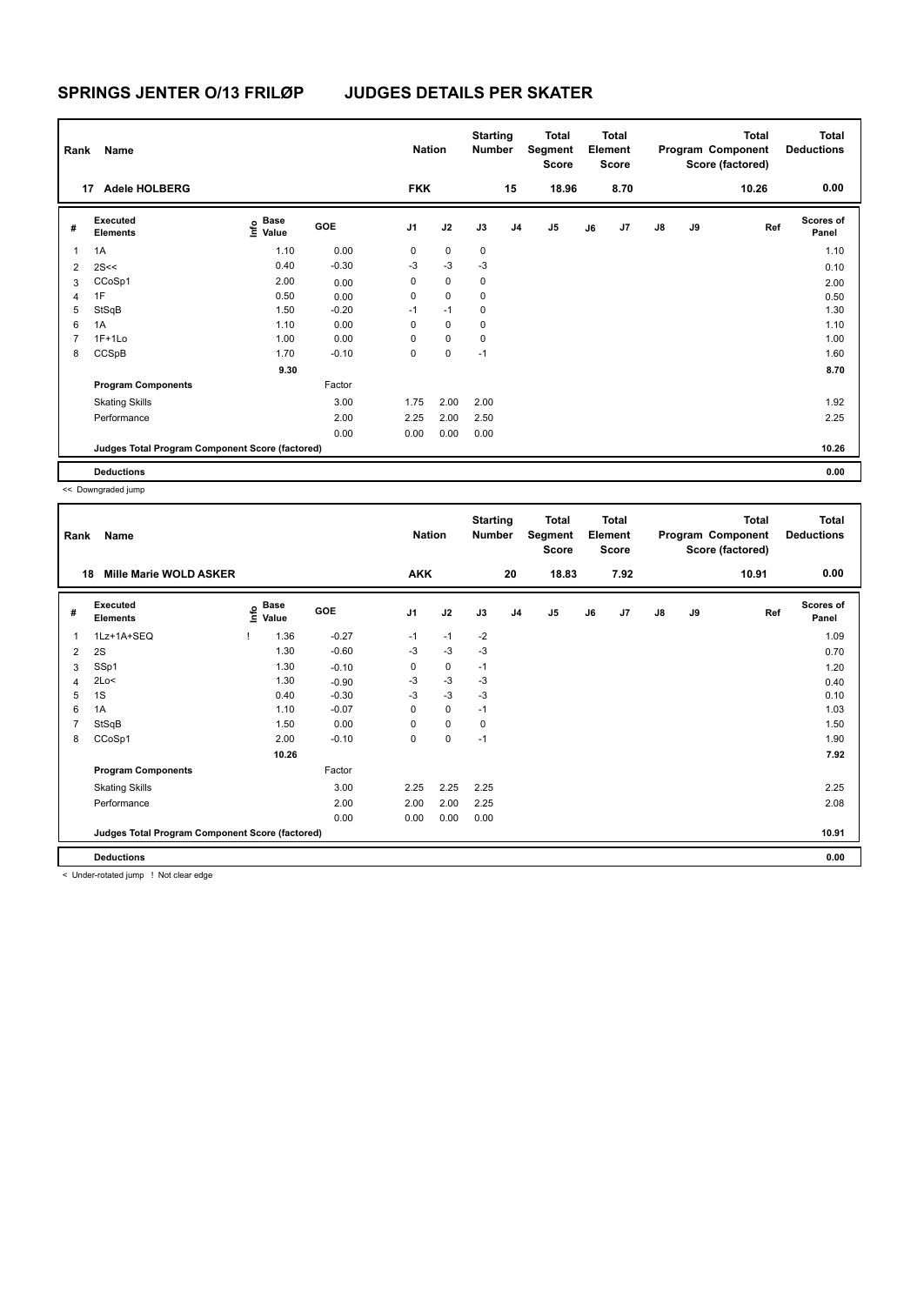| Rank                    | Name                                            |                           |            | <b>Nation</b>  |             | <b>Starting</b><br><b>Number</b> |    | Total<br>Segment<br>Score |    | <b>Total</b><br>Element<br><b>Score</b> |    |    | <b>Total</b><br>Program Component<br>Score (factored) | <b>Total</b><br><b>Deductions</b> |
|-------------------------|-------------------------------------------------|---------------------------|------------|----------------|-------------|----------------------------------|----|---------------------------|----|-----------------------------------------|----|----|-------------------------------------------------------|-----------------------------------|
| 19                      | <b>Sunniva LUNDAR-HOPE</b>                      |                           |            | <b>OSK</b>     |             |                                  | 4  | 18.20                     |    | 9.62                                    |    |    | 10.08                                                 | 1.50                              |
| #                       | Executed<br><b>Elements</b>                     | Base<br>e Base<br>⊆ Value | <b>GOE</b> | J <sub>1</sub> | J2          | J3                               | J4 | J <sub>5</sub>            | J6 | J <sub>7</sub>                          | J8 | J9 | Ref                                                   | <b>Scores of</b><br>Panel         |
| $\overline{\mathbf{1}}$ | 2S                                              | 1.30                      | $-0.60$    | $-3$           | $-3$        | $-3$                             |    |                           |    |                                         |    |    |                                                       | 0.70                              |
| $\overline{2}$          | 2Lz+1A+SEQ                                      | 2.56                      | $-0.20$    | $-1$           | $-1$        | 0                                |    |                           |    |                                         |    |    |                                                       | 2.36                              |
| 3                       | 2Lo<                                            | 1.30                      | $-0.90$    | $-3$           | $-3$        | $-3$                             |    |                           |    |                                         |    |    |                                                       | 0.40                              |
| $\overline{4}$          | CSp1                                            | 1.40                      | 0.33       | 1              | 0           | $\mathbf{1}$                     |    |                           |    |                                         |    |    |                                                       | 1.73                              |
| 5                       | StSqB                                           | 1.50                      | $-0.10$    | $-1$           | $\pmb{0}$   | 0                                |    |                           |    |                                         |    |    |                                                       | 1.40                              |
| 6                       | 2S                                              | 1.30                      | $-0.60$    | $-3$           | $-3$        | $-3$                             |    |                           |    |                                         |    |    |                                                       | 0.70                              |
| $\overline{7}$          | 1A                                              | 1.10                      | $-0.07$    | 0              | $\mathbf 0$ | $-1$                             |    |                           |    |                                         |    |    |                                                       | 1.03                              |
| 8                       | CCoSpBV                                         | 1.50                      | $-0.20$    | $-1$           | $-1$        | 0                                |    |                           |    |                                         |    |    |                                                       | 1.30                              |
|                         |                                                 | 11.96                     |            |                |             |                                  |    |                           |    |                                         |    |    |                                                       | 9.62                              |
|                         | <b>Program Components</b>                       |                           | Factor     |                |             |                                  |    |                           |    |                                         |    |    |                                                       |                                   |
|                         | <b>Skating Skills</b>                           |                           | 3.00       | 2.00           | 2.00        | 2.25                             |    |                           |    |                                         |    |    |                                                       | 2.08                              |
|                         | Performance                                     |                           | 2.00       | 1.75           | 1.75        | 2.25                             |    |                           |    |                                         |    |    |                                                       | 1.92                              |
|                         |                                                 |                           | 0.00       | 0.00           | 0.00        | 0.00                             |    |                           |    |                                         |    |    |                                                       |                                   |
|                         | Judges Total Program Component Score (factored) |                           |            |                |             |                                  |    |                           |    |                                         |    |    |                                                       | 10.08                             |
|                         | <b>Deductions</b>                               | Falls:                    | $-1.50$    |                |             |                                  |    |                           |    |                                         |    |    |                                                       | $-1.50$                           |

< Under-rotated jump

| Rank | Name                                            |                       |         | <b>Nation</b>  |             | <b>Starting</b><br>Number |                | <b>Total</b><br>Segment<br><b>Score</b> |    | <b>Total</b><br>Element<br><b>Score</b> |               |    | <b>Total</b><br>Program Component<br>Score (factored) | <b>Total</b><br><b>Deductions</b> |
|------|-------------------------------------------------|-----------------------|---------|----------------|-------------|---------------------------|----------------|-----------------------------------------|----|-----------------------------------------|---------------|----|-------------------------------------------------------|-----------------------------------|
|      | <b>Caroline GJRLSTAD</b><br>20                  |                       |         | <b>TTK</b>     |             |                           | 12             | 17.91                                   |    | 8.33                                    |               |    | 9.58                                                  | 0.00                              |
| #    | Executed<br><b>Elements</b>                     | $\sum_{i=1}^{n}$ Base | GOE     | J <sub>1</sub> | J2          | J3                        | J <sub>4</sub> | J <sub>5</sub>                          | J6 | J7                                      | $\mathsf{J}8$ | J9 | Ref                                                   | <b>Scores of</b><br>Panel         |
| 1    | 1S                                              | 0.40                  | $-0.30$ | $-3$           | $-3$        | $-3$                      |                |                                         |    |                                         |               |    |                                                       | 0.10                              |
| 2    | 1A                                              | 1.10                  | $-0.27$ | $-1$           | $-2$        | $-1$                      |                |                                         |    |                                         |               |    |                                                       | 0.83                              |
| 3    | $2S+1T$                                         | 1.70                  | $-0.33$ | $-1$           | $-2$        | $-2$                      |                |                                         |    |                                         |               |    |                                                       | 1.37                              |
| 4    | CCoSp1                                          | 2.00                  | 0.00    | 0              | $\mathbf 0$ | 0                         |                |                                         |    |                                         |               |    |                                                       | 2.00                              |
| 5    | StSqB                                           | 1.50                  | 0.00    | $\Omega$       | 0           | 0                         |                |                                         |    |                                         |               |    |                                                       | 1.50                              |
| 6    | 1Lo                                             | 0.50                  | 0.00    | 0              | 0           | 0                         |                |                                         |    |                                         |               |    |                                                       | 0.50                              |
| 7    | 1A                                              | 1.10                  | $-0.07$ | 0              | 0           | $-1$                      |                |                                         |    |                                         |               |    |                                                       | 1.03                              |
| 8    | SSpB                                            | 1.10                  | $-0.10$ | $-1$           | 0           | 0                         |                |                                         |    |                                         |               |    |                                                       | 1.00                              |
|      |                                                 | 9.40                  |         |                |             |                           |                |                                         |    |                                         |               |    |                                                       | 8.33                              |
|      | <b>Program Components</b>                       |                       | Factor  |                |             |                           |                |                                         |    |                                         |               |    |                                                       |                                   |
|      | <b>Skating Skills</b>                           |                       | 3.00    | 2.00           | 2.25        | 2.00                      |                |                                         |    |                                         |               |    |                                                       | 2.08                              |
|      | Performance                                     |                       | 2.00    | 1.75           | 1.75        | 1.50                      |                |                                         |    |                                         |               |    |                                                       | 1.67                              |
|      |                                                 |                       | 0.00    | 0.00           | 0.00        | 0.00                      |                |                                         |    |                                         |               |    |                                                       |                                   |
|      | Judges Total Program Component Score (factored) |                       |         |                |             |                           |                |                                         |    |                                         |               |    |                                                       | 9.58                              |

**Deductions 0.00**

| Rank           | Name                                            |                                    |         | <b>Nation</b>  |             | <b>Starting</b><br><b>Number</b> |                | <b>Total</b><br><b>Segment</b><br><b>Score</b> |    | <b>Total</b><br>Element<br><b>Score</b> |    |    | <b>Total</b><br>Program Component<br>Score (factored) | <b>Total</b><br><b>Deductions</b> |
|----------------|-------------------------------------------------|------------------------------------|---------|----------------|-------------|----------------------------------|----------------|------------------------------------------------|----|-----------------------------------------|----|----|-------------------------------------------------------|-----------------------------------|
|                | <b>NAIZHUO HU</b><br>21                         |                                    |         | <b>RKK</b>     |             |                                  | 17             | 17.65                                          |    | 8.80                                    |    |    | 9.85                                                  | 1.00                              |
| #              | Executed<br><b>Elements</b>                     | <b>Base</b><br>$\frac{6}{5}$ Value | GOE     | J <sub>1</sub> | J2          | J3                               | J <sub>4</sub> | J <sub>5</sub>                                 | J6 | J7                                      | J8 | J9 | Ref                                                   | <b>Scores of</b><br>Panel         |
| 1              | 2Lo                                             | 1.80                               | $-0.90$ | $-3$           | $-3$        | $-3$                             |                |                                                |    |                                         |    |    |                                                       | 0.90                              |
| 2              | $2S+1T$                                         | 1.70                               | 0.00    | 0              | $\mathbf 0$ | 0                                |                |                                                |    |                                         |    |    |                                                       | 1.70                              |
| 3              | CCoSp1V                                         | 1.70                               | 0.00    | 0              | 0           | $\pmb{0}$                        |                |                                                |    |                                         |    |    |                                                       | 1.70                              |
| $\overline{4}$ | 2Lo                                             | 1.80                               | $-0.90$ | $-3$           | $-3$        | $-3$                             |                |                                                |    |                                         |    |    |                                                       | 0.90                              |
| 5              | 1A                                              | 1.10                               | 0.00    | 0              | 0           | 0                                |                |                                                |    |                                         |    |    |                                                       | 1.10                              |
| 6              | SSpB                                            | 1.10                               | 0.00    | 0              | $\mathbf 0$ | 0                                |                |                                                |    |                                         |    |    |                                                       | 1.10                              |
| 7              | StSqB                                           | 1.50                               | $-0.20$ | $-1$           | $-1$        | 0                                |                |                                                |    |                                         |    |    |                                                       | 1.30                              |
| 8              | 1S                                              | 0.40                               | $-0.30$ | $-3$           | $-3$        | $-3$                             |                |                                                |    |                                         |    |    |                                                       | 0.10                              |
|                |                                                 | 11.10                              |         |                |             |                                  |                |                                                |    |                                         |    |    |                                                       | 8.80                              |
|                | <b>Program Components</b>                       |                                    | Factor  |                |             |                                  |                |                                                |    |                                         |    |    |                                                       |                                   |
|                | <b>Skating Skills</b>                           |                                    | 3.00    | 2.00           | 2.00        | 2.50                             |                |                                                |    |                                         |    |    |                                                       | 2.17                              |
|                | Performance                                     |                                    | 2.00    | 2.00           | 1.50        | 1.50                             |                |                                                |    |                                         |    |    |                                                       | 1.67                              |
|                |                                                 |                                    | 0.00    | 0.00           | 0.00        | 0.00                             |                |                                                |    |                                         |    |    |                                                       |                                   |
|                | Judges Total Program Component Score (factored) |                                    |         |                |             |                                  |                |                                                |    |                                         |    |    |                                                       | 9.85                              |
|                | <b>Deductions</b>                               | Falls:                             | $-1.00$ |                |             |                                  |                |                                                |    |                                         |    |    |                                                       | $-1.00$                           |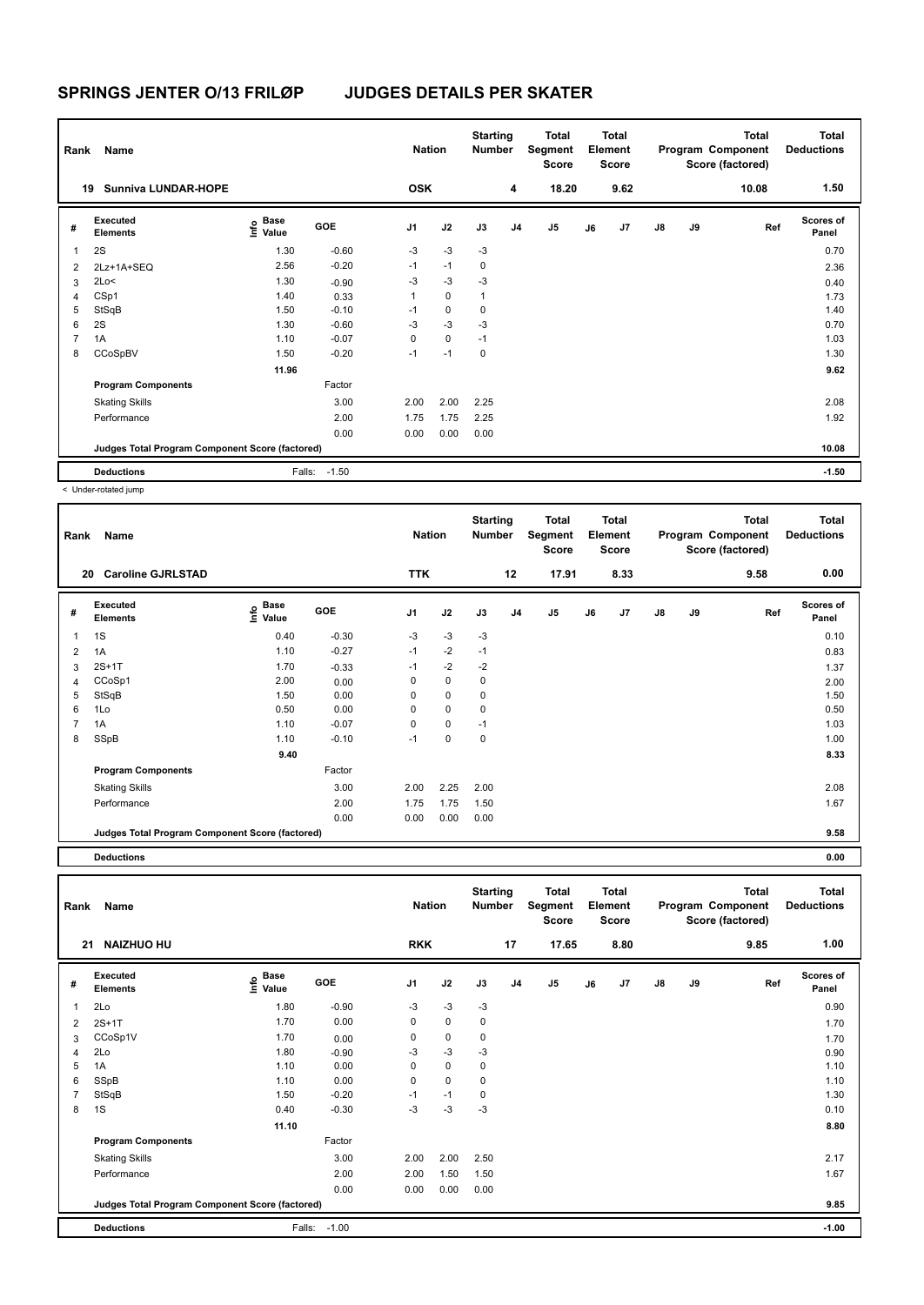| Rank           | Name                                            |                                  |         | <b>Nation</b>  |             | <b>Starting</b><br><b>Number</b> |                | Total<br>Segment<br><b>Score</b> |    | <b>Total</b><br>Element<br><b>Score</b> |               |    | Total<br>Program Component<br>Score (factored) | <b>Total</b><br><b>Deductions</b> |
|----------------|-------------------------------------------------|----------------------------------|---------|----------------|-------------|----------------------------------|----------------|----------------------------------|----|-----------------------------------------|---------------|----|------------------------------------------------|-----------------------------------|
| 22             | <b>Linnea HUNDEIDE</b>                          |                                  |         | <b>RKK</b>     |             |                                  | 1              | 15.57                            |    | 7.24                                    |               |    | 8.33                                           | 0.00                              |
| #              | Executed<br><b>Elements</b>                     | <b>Base</b><br>o Base<br>⊆ Value | GOE     | J <sub>1</sub> | J2          | J3                               | J <sub>4</sub> | J <sub>5</sub>                   | J6 | J7                                      | $\mathsf{J}8$ | J9 | Ref                                            | <b>Scores of</b><br>Panel         |
| $\mathbf{1}$   | $1F+1Lo$                                        | 1.00                             | 0.00    | 0              | $\mathbf 0$ | $\mathbf 0$                      |                |                                  |    |                                         |               |    |                                                | 1.00                              |
| $\overline{2}$ | $1A+1T<<$                                       | 1.10                             | $-0.40$ | $-2$           | $-2$        | $-2$                             |                |                                  |    |                                         |               |    |                                                | 0.70                              |
| 3              | CCoSp1V                                         | 1.70                             | $-0.60$ | $-2$           | $-2$        | $-2$                             |                |                                  |    |                                         |               |    |                                                | 1.10                              |
| 4              | 1A                                              | 1.10                             | $-0.13$ | $-1$           | $\mathbf 0$ | $-1$                             |                |                                  |    |                                         |               |    |                                                | 0.97                              |
| 5              | StSqB                                           | 1.50                             | $-0.30$ | $-1$           | $-1$        | $-1$                             |                |                                  |    |                                         |               |    |                                                | 1.20                              |
| 6              | 1Lo                                             | 0.50                             | 0.00    | 0              | $\mathbf 0$ | 0                                |                |                                  |    |                                         |               |    |                                                | 0.50                              |
| $\overline{7}$ | 1F                                              | 0.50                             | $-0.03$ | 0              | $\mathbf 0$ | $-1$                             |                |                                  |    |                                         |               |    |                                                | 0.47                              |
| 8              | SSp1                                            | 1.30                             | 0.00    | 0              | $\mathbf 0$ | 0                                |                |                                  |    |                                         |               |    |                                                | 1.30                              |
|                |                                                 | 8.70                             |         |                |             |                                  |                |                                  |    |                                         |               |    |                                                | 7.24                              |
|                | <b>Program Components</b>                       |                                  | Factor  |                |             |                                  |                |                                  |    |                                         |               |    |                                                |                                   |
|                | <b>Skating Skills</b>                           |                                  | 3.00    | 1.75           | 1.75        | 2.00                             |                |                                  |    |                                         |               |    |                                                | 1.83                              |
|                | Performance                                     |                                  | 2.00    | 1.50           | 1.50        | 1.25                             |                |                                  |    |                                         |               |    |                                                | 1.42                              |
|                |                                                 |                                  | 0.00    | 0.00           | 0.00        | 0.00                             |                |                                  |    |                                         |               |    |                                                |                                   |
|                | Judges Total Program Component Score (factored) |                                  |         |                |             |                                  |                |                                  |    |                                         |               |    |                                                | 8.33                              |
|                | <b>Deductions</b>                               |                                  |         |                |             |                                  |                |                                  |    |                                         |               |    |                                                | 0.00                              |

<< Downgraded jump

| Rank | Name<br><b>Alfa FAANNESSEN</b><br>23            |                   |         | <b>Nation</b>  |      | <b>Starting</b><br>Number |                | <b>Total</b><br>Segment<br>Score |    | <b>Total</b><br>Element<br><b>Score</b> |               |    | <b>Total</b><br>Program Component<br>Score (factored) | <b>Total</b><br><b>Deductions</b> |
|------|-------------------------------------------------|-------------------|---------|----------------|------|---------------------------|----------------|----------------------------------|----|-----------------------------------------|---------------|----|-------------------------------------------------------|-----------------------------------|
|      |                                                 |                   |         | <b>BKK</b>     |      |                           | $\overline{7}$ | 14.97                            |    | 8.64                                    |               |    | 6.33                                                  | 0.00                              |
| #    | <b>Executed</b><br><b>Elements</b>              | e Base<br>E Value | GOE     | J <sub>1</sub> | J2   | J3                        | J <sub>4</sub> | J5                               | J6 | J7                                      | $\mathsf{J}8$ | J9 | Ref                                                   | <b>Scores of</b><br>Panel         |
| 1    | $2S < +2T <$                                    | 1.30              | $-0.60$ | $-3$           | $-3$ | $-3$                      |                |                                  |    |                                         |               |    |                                                       | 0.70                              |
| 2    | 1A<                                             | 0.80              | $-0.33$ | $-2$           | $-2$ | $-1$                      |                |                                  |    |                                         |               |    |                                                       | 0.47                              |
| 3    | 2S<                                             | 0.90              | $-0.40$ | $-2$           | $-3$ | $-1$                      |                |                                  |    |                                         |               |    |                                                       | 0.50                              |
| 4    | SSp2                                            | 1.60              | 0.17    | 1              | 0    | 0                         |                |                                  |    |                                         |               |    |                                                       | 1.77                              |
| 5    | StSqB                                           | 1.50              | $-0.40$ | $-1$           | $-2$ | $-1$                      |                |                                  |    |                                         |               |    |                                                       | 1.10                              |
| 6    | 1A<                                             | 0.80              | $-0.27$ | $-2$           | $-1$ | $-1$                      |                |                                  |    |                                         |               |    |                                                       | 0.53                              |
| 7    | $1Lz+1Lo$                                       | 1.10              | $-0.03$ | 0              | $-1$ | 0                         |                |                                  |    |                                         |               |    |                                                       | 1.07                              |
| 8    | CCoSp2                                          | 2.50              | 0.00    | 0              | 0    | 0                         |                |                                  |    |                                         |               |    |                                                       | 2.50                              |
|      |                                                 | 10.50             |         |                |      |                           |                |                                  |    |                                         |               |    |                                                       | 8.64                              |
|      | <b>Program Components</b>                       |                   | Factor  |                |      |                           |                |                                  |    |                                         |               |    |                                                       |                                   |
|      | <b>Skating Skills</b>                           |                   | 3.00    | 1.25           | 1.50 | 1.25                      |                |                                  |    |                                         |               |    |                                                       | 1.33                              |
|      | Performance                                     |                   | 2.00    | 1.00           | 1.25 | 1.25                      |                |                                  |    |                                         |               |    |                                                       | 1.17                              |
|      |                                                 |                   | 0.00    | 0.00           | 0.00 | 0.00                      |                |                                  |    |                                         |               |    |                                                       |                                   |
|      | Judges Total Program Component Score (factored) |                   |         |                |      |                           |                |                                  |    |                                         |               |    |                                                       | 6.33                              |
|      | <b>Deductions</b>                               |                   |         |                |      |                           |                |                                  |    |                                         |               |    |                                                       | 0.00                              |

< Under-rotated jump << Downgraded jump